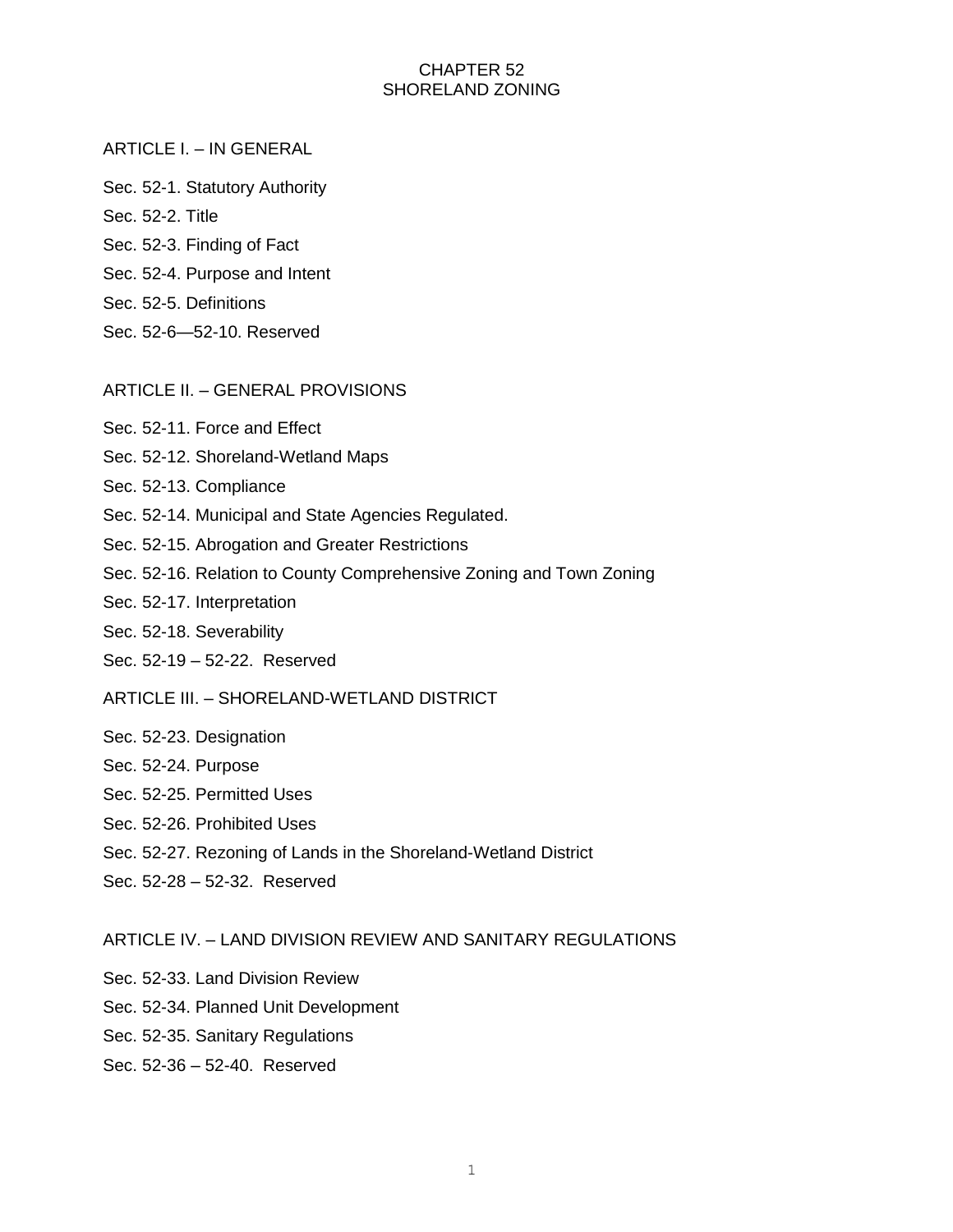### ARTICLE V. – LOT REQUIREMENTS

Sec. 52-41. Minimum Lot Size Sec. 52-42 – 52-46. Reserved

#### ARTICLE VI. –SETBACKS

Sec. 52-47. Shoreland Structure Setbacks Sec. 52-48. Setback Averaging Sec. 52-49. Floodplain Structures Sec. 52-50 - 52-54. Reserved

## ARTICLE VII. – VEGETATION

Sec. 52-55. Purpose Sec. 52-56. Activities Allowed Within a Vegetative Buffer Zone Sec. 52-57 – 52-61. Reserved

# ARTICLE VIII. – FILLING, GRADING, LAGOONING, DREDGING, DITCHING AND EXCAVATING

Sec. 52-62. Permit Required Sec. 52-63 – 52-67. Reserved

### ARTICLE IX. – IMPERVIOUS SURFACES Standards

Sec. 52-68. Purpose

Sec. 52-69. Calculation of Percentage of Impervious Surface

Sec. 52-70. General Impervious Surface Standards

Sec. 52-71. Standards for Highly developed Shorelines

Sec. 52-72. Maximum Impervious Surface Standards

Sec. 52-73. Treated Impervious Surfaces

Sec. 52-74. Existing Impervious Surfaces

Sec. 52-75 – 52-79. Reserved

ARTICLE X. – HEIGHT

Sec. 52-80. Height

Sec. 52-81 – 52-85. Reserved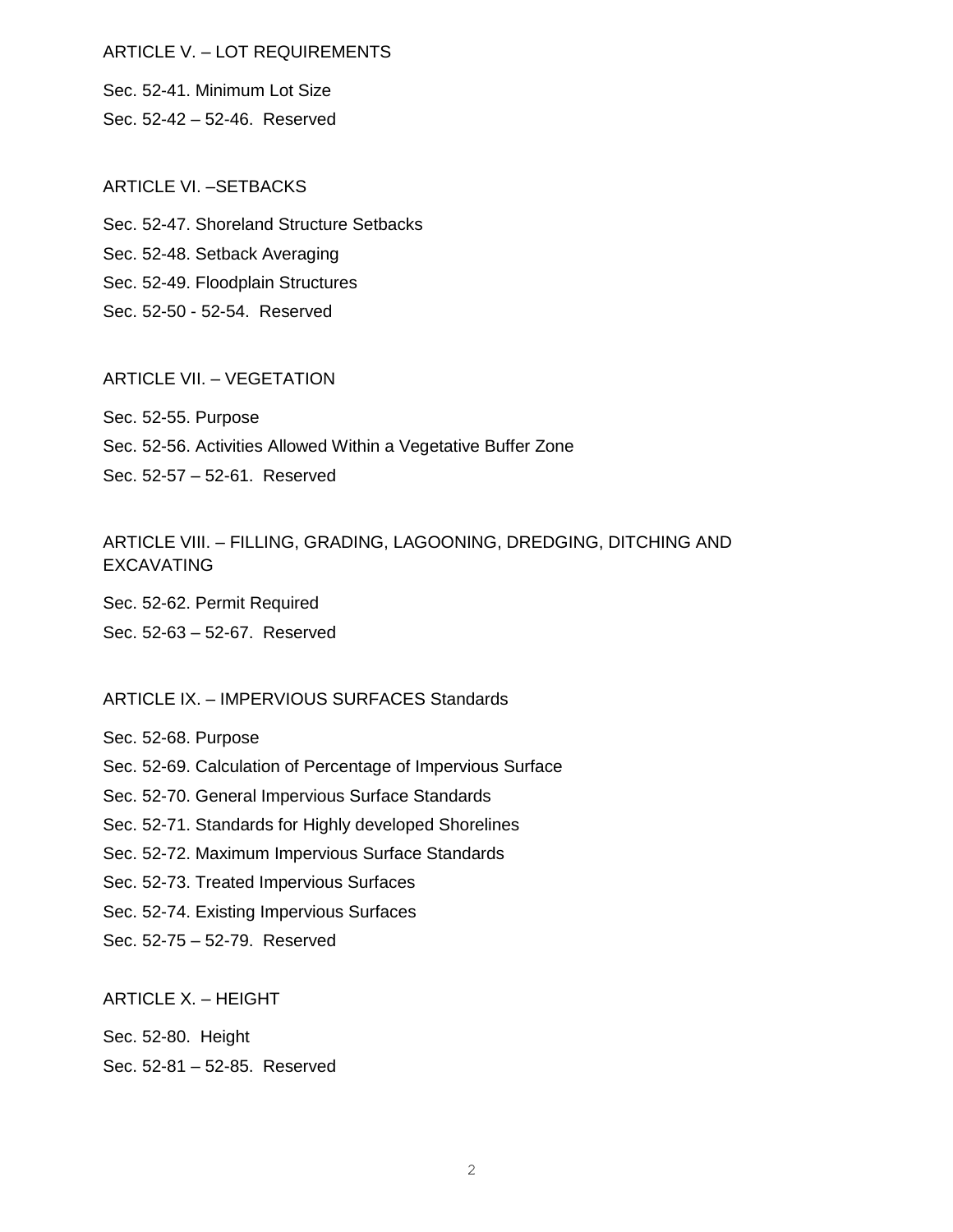### ARTICLE XI. – NONCONFORMING USES AND STRUCTURES

Sec. 52-86. Discontinued Nonconforming Uses and Structures Sec. 52-87. Maintenance, Repair, Replacement or Vertical Expansion Sec. 52-88. Maintenance, Repair, Replacement or Vertical Expansion Authorized by Variance Sec. 52-89. Lateral Expansion of Nonconforming Principle Structures within the Setback Sec. 52-90. Lateral Expansion of Nonconforming Principle Structures beyond the Setback Sec. 52-91. Relocation of Nonconforming Principle Structures Sec. 52-92 – 52-96. Reserved

### ARTICLE XII. – MITIGATION

Sec. 52-97. Mitigation Plan Sec. 52-98 - 52-102. Reserved

#### ARTICLE XIII. – ADMINISTRATION

Sec. 52-103. Planning, Zoning and Farmland Preservation Committee

Sec. 52-104. Zoning Board of Adjustment

Sec. 52-105. Administrative Staff

Sec. 52-106. Permits

Sec. 52-107. Variances

Sec. 52-108 – 52-112. Reserved

ARTICLE XIV – ENFORCEMENT AND PENALTIES

Sec. 52-113. Enforcement and Penalties

Sec. 52-114. Effective Date

### **ARTICLE I IN GENERAL**

#### **Sec. 52-1. STATUTORY AUTHORIZATION**.

This ordinance is adopted pursuant to the authorization in s. 59.692, Stats, to implement 59.692 and 281.31, Stats.

### **Sec. 52-2. TITLE**.

This chapter shall be known as the "Calumet County Shoreland Zoning Ordinance", hereinafter referred to as "this chapter".

#### **Sec. 52-3. FINDING OF FACT**.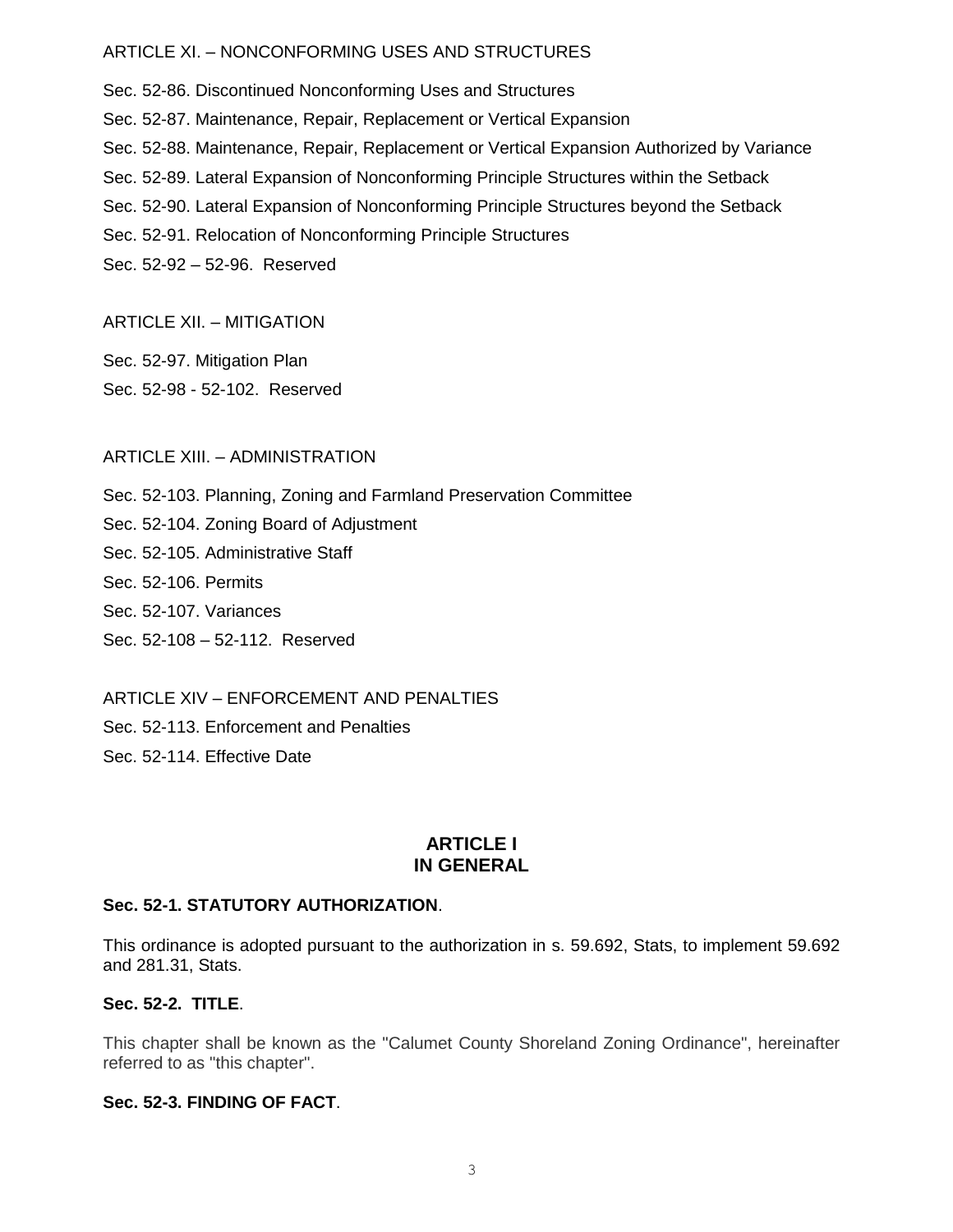Uncontrolled use of the shorelands and pollution of the navigable waters of Calumet County will adversely affect the public health, safety, convenience, and general welfare and impair the tax base. The legislature of Wisconsin has delegated responsibility to the counties to further the maintenance of safe and healthful conditions; prevent and control water pollution; protect spawning grounds, fish and aquatic life; control building sites, placement of structures and land uses; and to preserve shore cover and natural beauty. This responsibility is hereby recognized by Calumet County, Wisconsin.

### **Sec. 52-4. PURPOSE AND INTENT**.

For the purpose of promoting the public health, safety, convenience and welfare, and promote and protect the public trust in navigable waters, this ordinance has been established to:

- (a) Further the maintenance of safe and healthful conditions and prevent and control water pollution through:
	- (1) Limiting structures to those areas where soil and geological conditions will provide a safe foundation.
	- (2) Establishing minimum lot sizes to provide adequate area for private on-site waste treatment systems.
	- (3) Controlling filling and grading to prevent soil erosion problems.
	- (4) Limiting impervious surfaces to control runoff, which carries pollutants.
- (b) Protect spawning grounds, fish and aquatic life through:
	- (1) Preserving wetlands and other fish and aquatic habitat.
	- (2) Regulating pollution sources.
	- (3) Controlling shoreline alterations, dredging and lagooning.
- (c) Control building sites, placement of structures and land uses through:
	- (1) Prohibiting certain uses detrimental to the shoreland-wetlands.
	- (2) Setting minimum lot sizes and widths.
	- (3) Setting minimum building setbacks from waterways.
	- (4) Setting the maximum height of near shore structures.
- (d) Preserve and restore shoreland vegetation and natural scenic beauty through: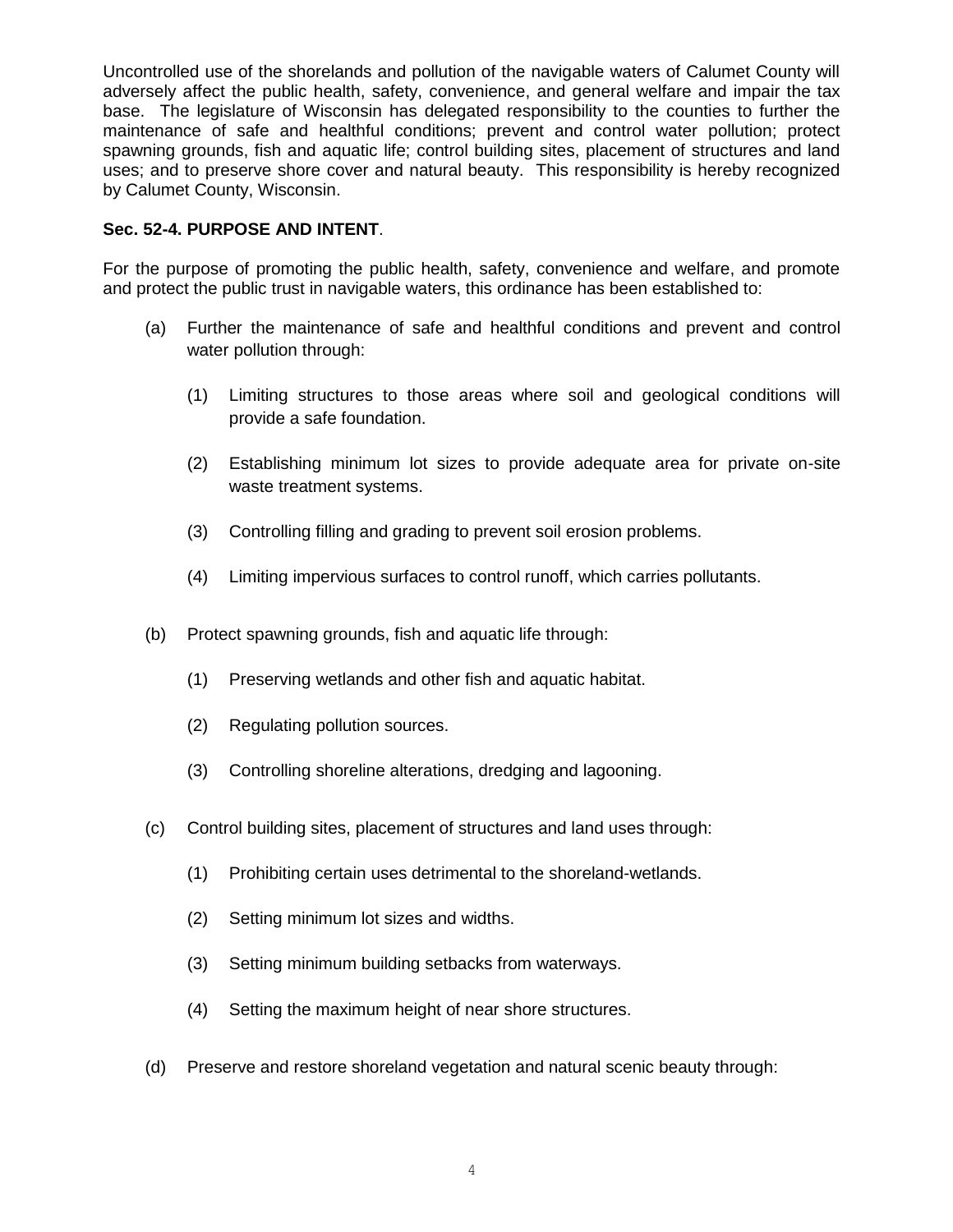- (1) Restricting the removal of natural shoreland cover.
- (2) Preventing shoreline encroachment by structures.
- (3) Controlling shoreland excavation and other earth moving activities.
- (4) Regulating the use and placement of boathouses and other structures.

### **Sec. 52-5. DEFINITIONS**.

- (a) The following terms used in this ordinance mean:
	- (1) "Access and viewing corridor" means a strip of vegetated land that allows safe pedestrian access to the shore through the vegetative buffer zone.
	- (2) "Boathouse" means a permanent structure, which is accessible by boats from navigable water, and is designed, constructed, and used solely for the purpose of storing or protecting boats and other water related recreational materials, and is used in conjunction with a principal use on a property.
	- (3) "Building" means an enclosed structure, maintained, or intended to be used for the protection, shelter, or enclosure of persons, animals, or property and, which is affixed to the ground.
	- (4) "Building envelope" means the three dimensional space within which a structure is built.
	- (5) "County zoning agency" means that committee or commission created or designated by the county board under s. 59.69(2)(a), Stats, to act in all matters pertaining to county planning and zoning.
	- (6) "Department" means the Wisconsin Department of Natural Resources.
	- (7) "Existing development pattern" means that principal structures exist within 250 feet of a proposed principal structure in both directions along the shoreline.
	- (8) "Floodplain" means the land, which has been or may be hereafter covered by flood water during the regional flood. The floodplain includes the floodway and the flood fringe as those terms are defined in ch. NR 116, Wis. Adm. Code.
	- (9) "Generally accepted forestry management practices" means forestry management practices that promote sound management of a forest. Generally accepted forestry management practices include those practices contained in the most recent version of the department publication known as Wisconsin Forest Management Guidelines and identified as PUB FR-226.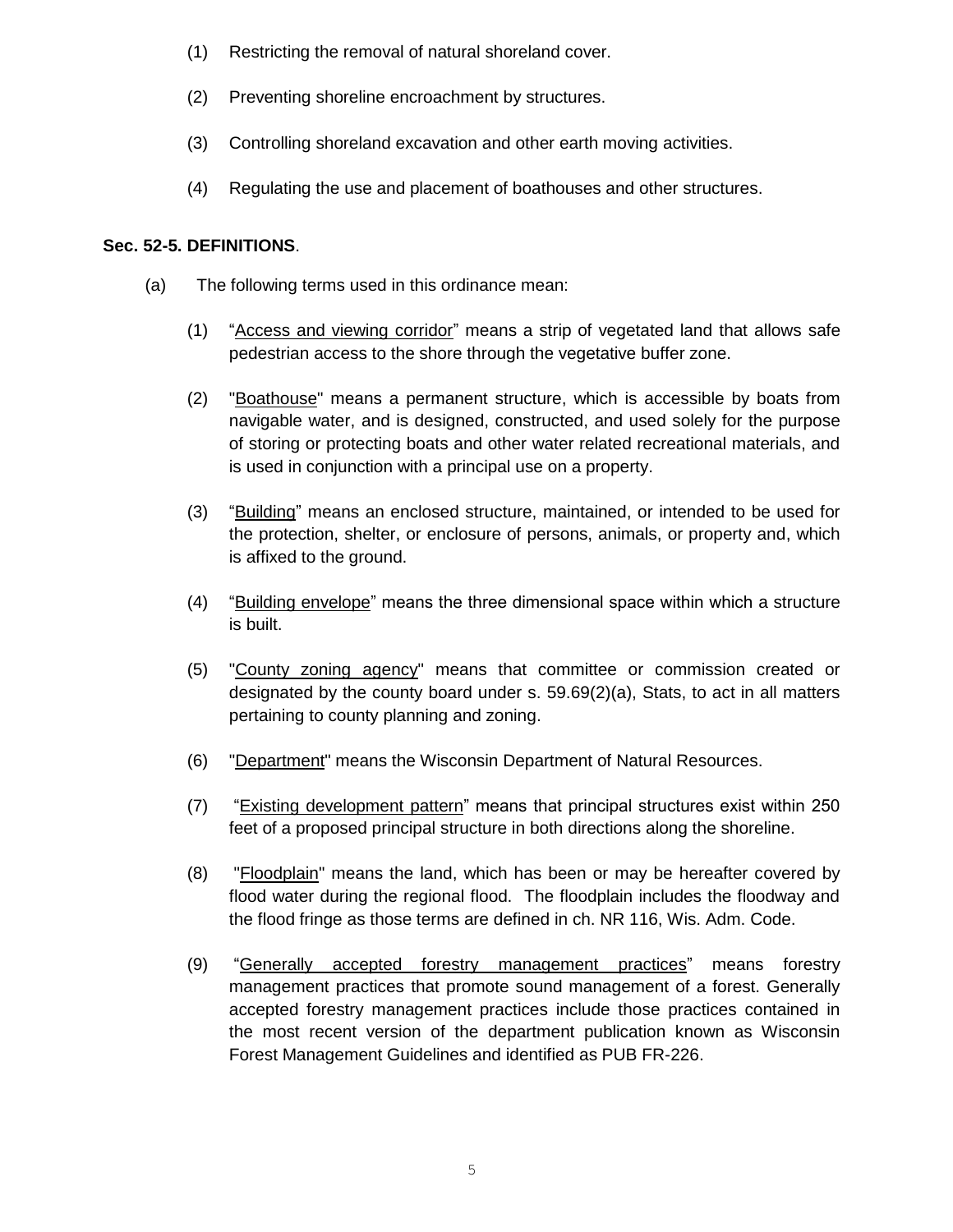- (10) "Impervious surface" means an area that releases as runoff all or a majority of the precipitation that falls on it. "Impervious surface" excludes frozen soil but includes rooftops, sidewalks, driveways, parking lots, and streets unless specifically designed, constructed, and maintained to be pervious. Roadways as defined in s. 340.01(54), Wis. Adm. Code, or sidewalks as defined in s. 340.01(58), Wis. Adm. Code, are not considered impervious surfaces.
- (11) "Maintenance and Repair" means such activities as interior remodeling, exterior remodeling, and the replacement or enhancement of plumbing or electrical systems, insulation, windows, doors, siding, or roof within the existing building envelope.
- (12) "Mitigation" means balancing measures that are designed, implemented and function to restore natural functions and values that are otherwise lost through development and human activities.
- (13) "Navigable waters" means Lake Winnebago and all other natural lakes in the county, all streams, ponds, sloughs, flowages and other waters within the territorial limits of the county, which are navigable under the laws of the state. Under s. 281.31(2)(d), Stats, notwithstanding any other provision of law or administrative rule promulgated thereunder, shoreland ordinances required under s. 59.692, Stats, and ch. NR 115, Wis. Adm. Code, do not apply to lands adjacent to:
	- A. Farm drainage ditches where such lands are not adjacent to a natural navigable stream or river and such lands were not navigable streams before ditching; and
	- B. Artificially constructed drainage ditches, ponds or stormwater retention basins that are not hydrologically connected to a natural navigable water body.
- (14) "Nonconforming lot" means a lot, which, in its most recent configuration, does not contain sufficient area and/or width to meet the criteria of section 52.49.
- (15) "Nonconforming structure" means any building or structure, other than a sign, legally established prior to the effective date of this chapter or subsequent amendments thereto, which does not fully comply with the requirements imposed by the individual sections of this chapter that pertain to the size, height, location, setback, lot coverage and similar characteristics of structures.
- (16) "Nonconforming use" means any use of structures, land, or water, which was lawfully established at the time of the effective date of this chapter or subsequent amendments thereto, which does not fully comply with the use requirements imposed by this chapter.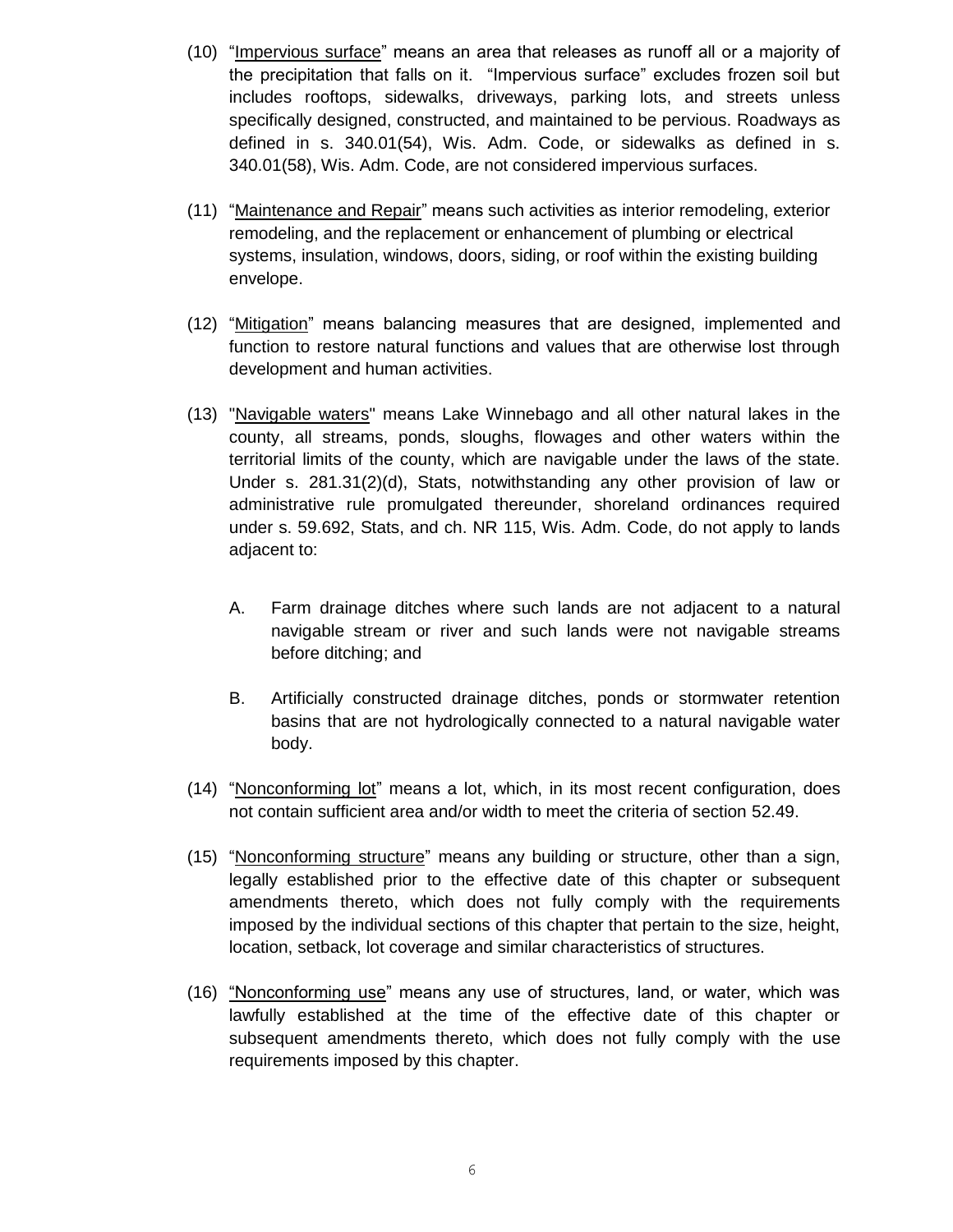- (17) "Ordinary high-water mark" means the point on the bank or shore up to, which the presence and action of surface water is so continuous as to leave a distinctive mark such as by erosion, destruction or prevention of terrestrial vegetation, predominance of aquatic vegetation, or other easily recognized characteristics.
- (18) "Regional flood" means a flood determined to be representative of large floods known to have generally occurred in Wisconsin and, which may be expected to occur on a particular stream because of like physical characteristics, once in every 100 years.
- (19) "Routine maintenance of vegetation" means normally accepted horticultural practices that do not result in the loss of any layer of existing vegetation and do not require earth disturbance.
- (20) "Shoreland" means lands within the following distances from the ordinary highwater mark of navigable waters: 1,000 feet from a lake, pond or flowage; and 300 feet from a river or stream or to the landward side of the floodplain, whichever distance is greater.
- (21) "Shoreland setback" also known as the "Shoreland setback area" in Wis. Stats. 59.692(1)(bn), Stats, means an area in a shoreland that is within a certain distance of the ordinary high-water mark in which the construction or placement of structures has been limited or prohibited under an ordinance enacted Wis. Stats. 59.69.
- (22) "Shoreland-wetland district" means a zoning district, created as a part of this county zoning ordinance, comprised of shorelands that are designated as wetlands on the most recent version of the Wisconsin Wetland Inventory as depicted on the Department of Natural Resources Surface Water Data Viewer.
- (23) "Special exception (conditional use)" means a use, which is permitted by this ordinance provided that certain conditions specified in the ordinance are met and that a permit is granted by the Zoning Board of Adjustment or, where appropriate, the planning and zoning committee or county board.
- (24) "Structure" means a principal structure or any accessory structure constructed, erected, manufactured, or moved, the use of which requires a more or less permanent location on or in the ground, including a garage, shed, boathouse, sidewalk, walkway, patio, deck, retaining wall, porch or firepit.
- (25) "Unnecessary hardship" means that circumstance where special conditions, which were not self-created, affect a particular property and make strict conformity with restrictions governing area, setbacks, frontage, height or density unnecessarily burdensome or unreasonable in light of the purposes of this ordinance.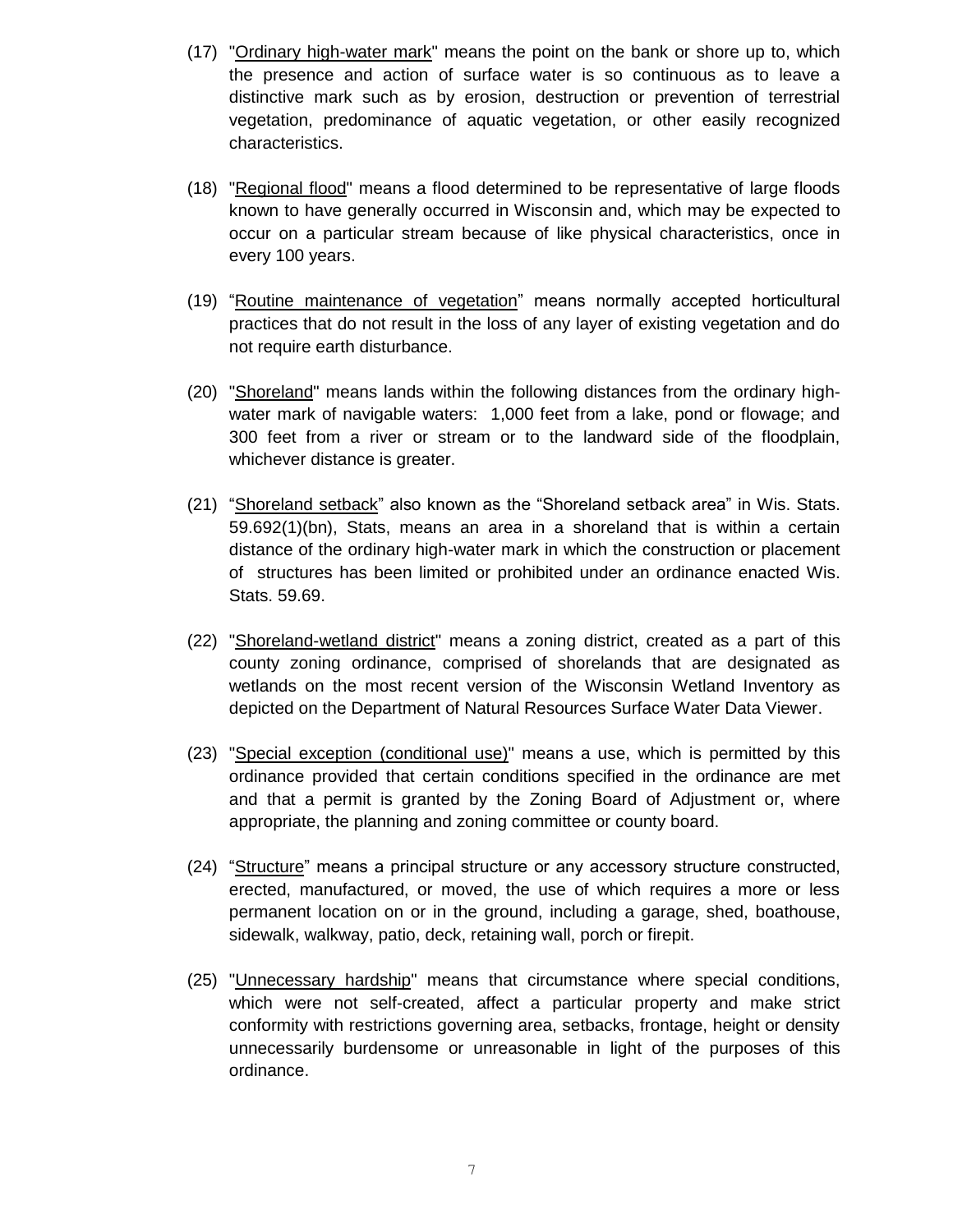- (26) "Wetlands" means those areas where water is at, near or above the land surface long enough to be capable of supporting aquatic or hydrophytic vegetation and which have soils indicative of wet conditions.
- (27) "Zoning Administrator" an employee of Calumet County under the direction of the Director of the Planning, Zoning and Land Information Department responsible for the administration of this ordinance. Also referred to as Code Administrator.
- (b) For the purpose of administering and enforcing this ordinance, the terms or words used herein shall be interpreted as follows: Words used in the present tense include the future; words in the singular number include the plural number; and words in the plural number include the singular number. The word "shall" is mandatory, not permissive. All distances unless otherwise specified shall be measured horizontally.

### **Sec. 52-6 - 52-10. RESERVED.**

# **ARTICLE II GENERAL PROVISIONS**

### **Sec. 52-11. FORCE AND EFFECT.**

Areas regulated by this ordinance shall include all the lands (referred to herein as shorelands) in the unincorporated areas of Calumet County, which are:

- (a) Within one thousand (1,000) feet of the ordinary high-water mark of navigable lakes, ponds or flowages. Lakes, ponds or flowages in Calumet County shall be presumed to be navigable if they are listed in the Wisconsin Department of Natural Resources publication FH-800 2009 "Wisconsin Lakes" book or are shown on United States Geological Survey quadrangle maps (1:24,000 scale).
- (b) Within three hundred (300) feet of the ordinary high-water mark of navigable rivers or streams, or to the landward side of the floodplain, whichever distance is greater. Rivers and streams in Calumet County shall be presumed to be navigable if they are designated as perennial waterways or intermittent waterways on United States Geological Survey quadrangle maps (1:24,000 scale).
- (c) The provisions of this chapter apply to regulation of the use and development of unincorporated shoreland areas within Calumet County. Shoreland zoning requirements in annexed or incorporated areas are provided in Wis. Stats. 61.353 and 62.233.
- (d) Determinations of navigability and ordinary high-water mark determination shall initially be made by the code administrator. When questions arise, the code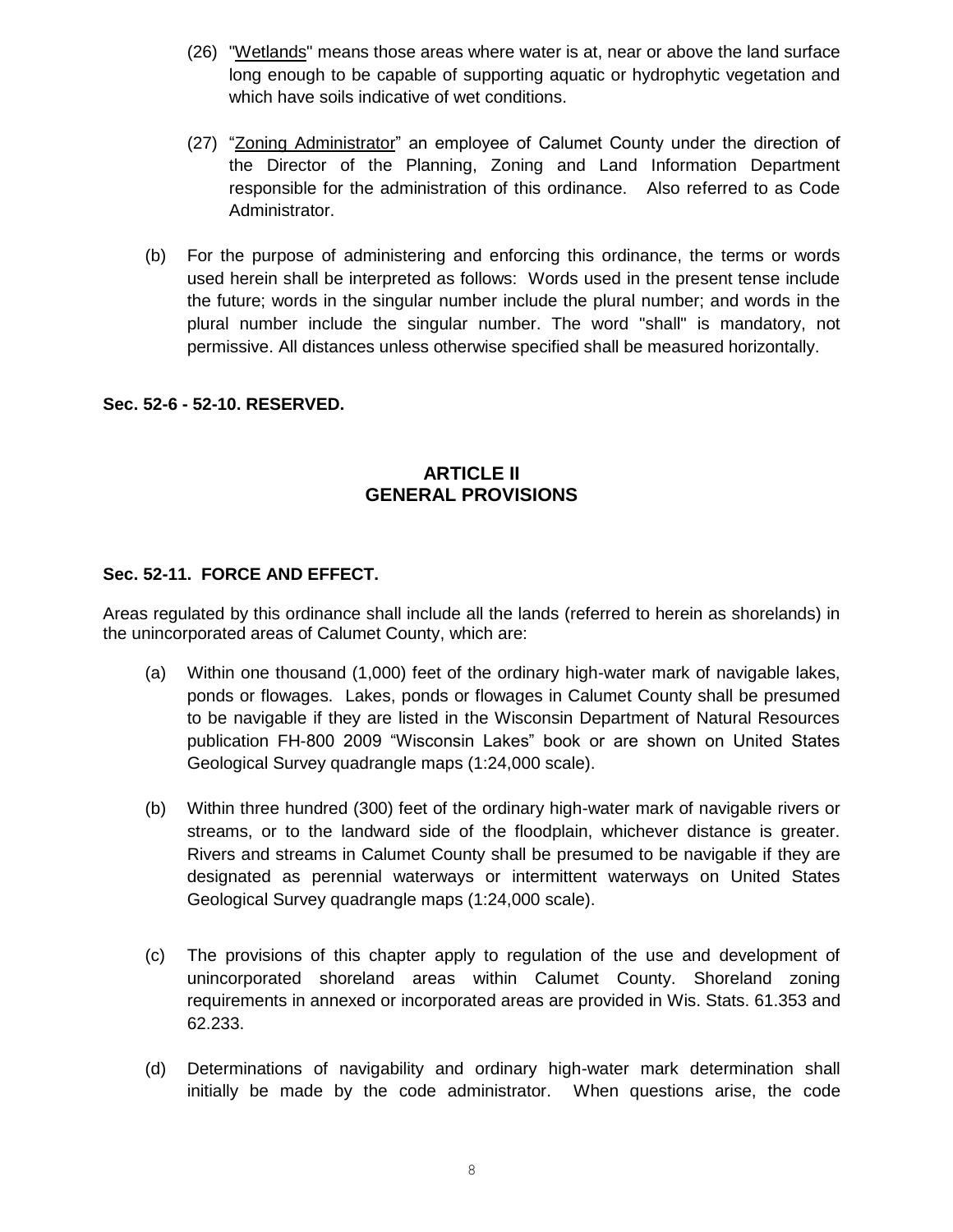administrator shall contact the appropriate office of the Department for a final determination of navigability or ordinary high-water mark. The county may work with surveyors to identify ordinary high-water mark locations in accordance with Wis. Stats. 59.692(1h).

- (e) Notwithstanding any other provision of law or administrative rule promulgated thereunder, this shoreland zoning ordinance does not apply to:
	- (1) Lands adjacent to farm drainage ditches if:
		- A. Such lands are not adjacent to a natural navigable stream or river.
		- B. Those parts of such drainage ditches adjacent to such lands were not navigable streams before ditching.
	- (2) Lands adjacent to artificially constructed drainage ditches, ponds or stormwater retention basins that are not hydrologically connected to a natural navigable water body.

### **Sec. 52.12. SHORELAND-WETLAND MAPS**.

The most recent version of the Wisconsin Wetland Inventory as depicted on the Department of Natural Resources Surface Water Data Viewer is made part of this ordinance. The maps can be viewed at<http://dnrmaps.wi.gov/SL/Viewer.html?Viewer=SWDV&runWorkflow=Wetland>

### **Sec. 52-13. COMPLIANCE**.

The use of any land; the size, shape and placement of lots; the use, size, type and location of structures on lots; the installation and maintenance of water supply and waste disposal facilities; the filling, grading, lagooning, and dredging of any lands; the cutting of shoreland vegetation; and the subdivision of lots shall be in full compliance with the terms of this ordinance and other applicable local, state or federal regulations. Buildings and other structures shall require a zoning permit unless otherwise expressly excluded by a provision of this ordinance. Property owners, builders and contractors are responsible for compliance with the terms of this ordinance.

(a) The Code Administrator may issue a special permit to relax the standards of this ordinance in order to provide reasonable accommodations as required by provisions of federal and state law. Such relaxation shall be the minimum necessary to be consistent with federal guidelines for accommodation of persons with disabilities and may, where practicable, be terminated when the facility is no longer used by the disabled person. A person applying for a permit for construction under this section shall establish the nature and extent of the disability and that the relaxation requested is the minimum necessary to provide reasonable use of the facility

### **Sec. 52.14. MUNICIPALITIES AND STATE AGENCIES REGULATED**.

Unless specifically exempted by law, all cities, villages, towns, and counties are required to comply with this ordinance and obtain all necessary permits. State agencies are required to comply when Wis. Stats. 13.48(13) applies. The construction, reconstruction, maintenance and repair of state highways and bridges by the Wisconsin Department of Transportation are exempt when Wis. Stats. 30.2022(1) applies.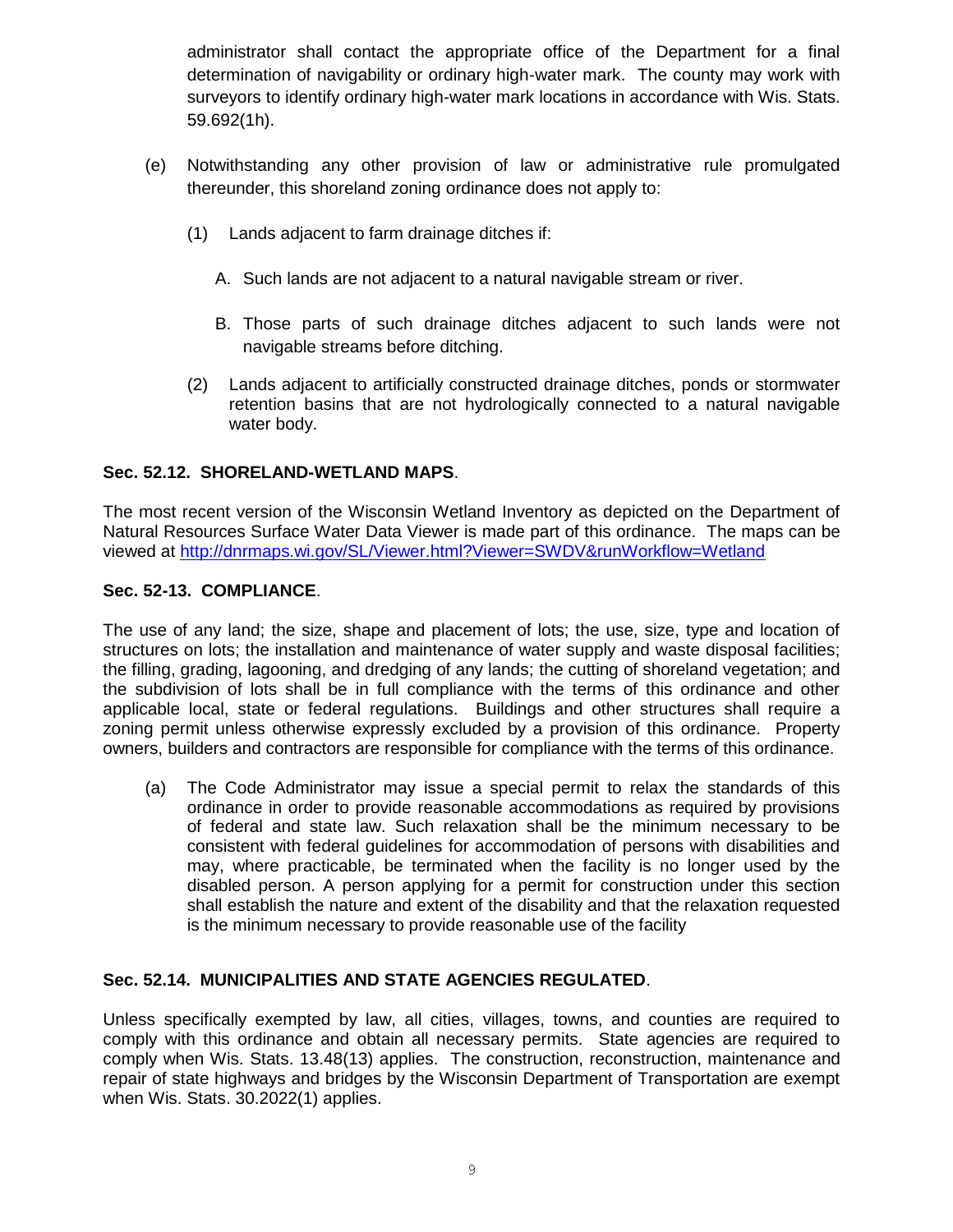# **Sec. 52-15. ABROGATION AND GREATER RESTRICTIONS.**

The provisions of this ordinance supersede any provisions in the Calumet County General Zoning Ordinance that solely relate to shorelands. If a zoning standard only applies to lands within the shoreland and applies because the lands are in shoreland, then this ordinance supersedes those provisions. However, where an ordinance adopted under a statute, other than Wis. Stats. 59.692, does not solely relate to shorelands and is more restrictive than this ordinance, for example a floodplain ordinance, that ordinance shall continue in full force and effect to the extent of the greater restrictions.

- (a) This ordinance shall not require approval or be subject to disapproval by any town or town board.
- (b) If an existing town ordinance relating to shorelands is more restrictive than this ordinance or any amendments thereto, the town ordinance continues in all respects to the extent of the greater restrictions.
- (c) This ordinance is not intended to repeal, abrogate or impair any existing deed restrictions, covenants or easements. However, where this ordinance imposes greater restrictions, the provisions of this ordinance shall prevail.
- (d) This ordinance may establish standards to regulate matters that are not regulated in NR 115, but that further the purposes of shoreland zoning as described in section 52.4 of this ordinance.
- (e) This Shoreland Zoning Ordinance shall not be construed to require any of the following:
	- (1) Approval to install or maintain outdoor lighting in shorelands, impose any fee or mitigation requirement to install or maintain outdoor lighting in shorelands, or otherwise prohibits or regulates outdoor lighting in shorelands if the lighting is designed or intended for residential use.
	- (2) Requires an inspection or upgrade of a structure before the sale or other transfer of the structure may be made.
- (f) The construction and maintenance of a facility as defined in Wis. Stat. 196.01 (5), or a cooperative association organized under Ch. 185 for the purpose of producing or furnishing heat, light, or power to its members only, that is used for the transmission, delivery, or furnishing of natural gas, heat, light, or power, is considered to satisfy the requirements of this ordinance if the department has issued all required permits or approvals authorizing the construction or maintenance of the facility under ch. 30, 31, 281, or 283 of the Wisconsin Administrative Code.

## **Sec. 52-16. RELATION TO COUNTY COMPREHENSIVE ZONING AND TOWN ZONING**

(a) In a town where the Calumet County Comprehensive Zoning is in effect: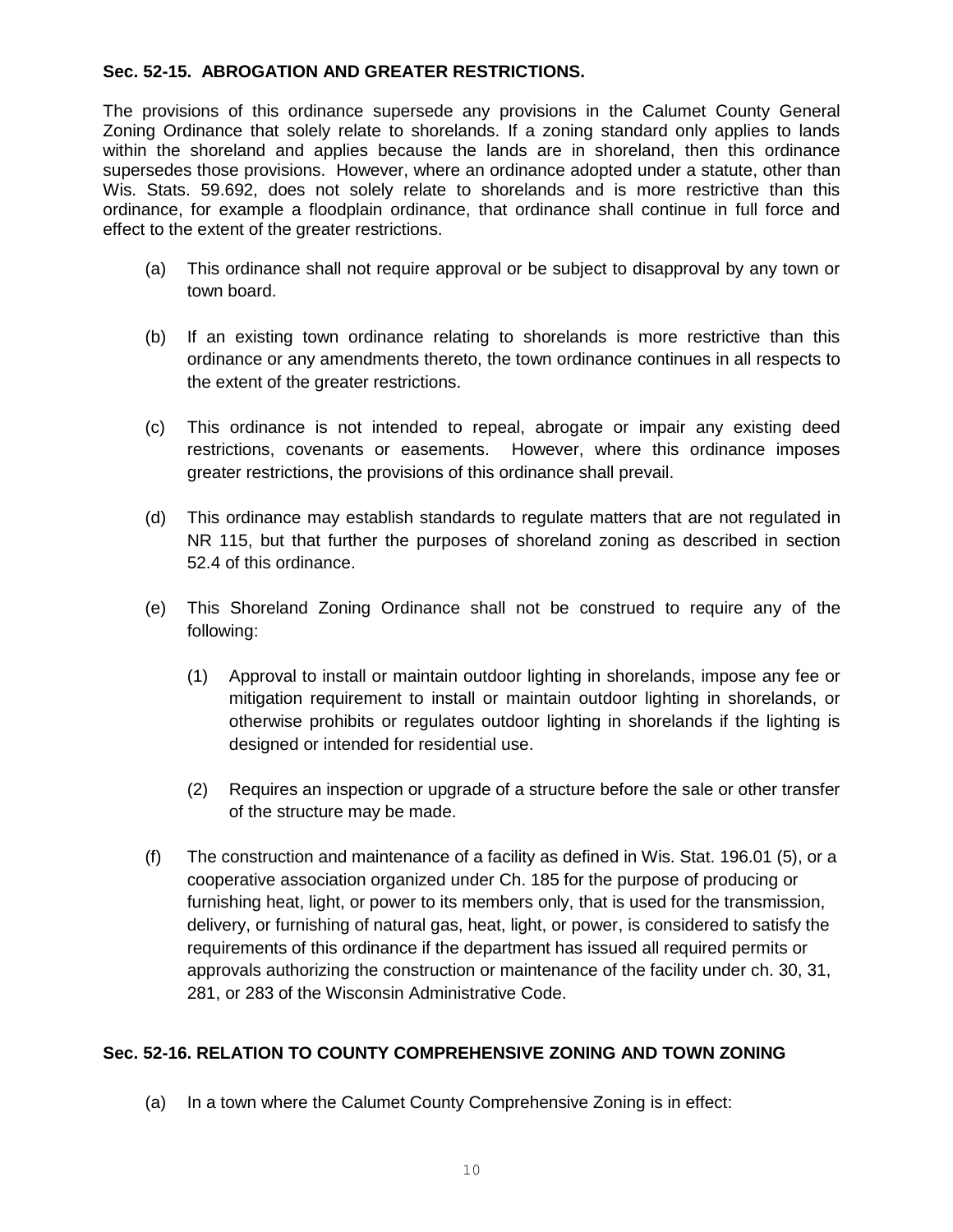- (1) The provisions of the Calumet County Zoning Ordinance are hereby incorporated by reference as if set forth in full.
- (2) The provisions of the Calumet County Zoning Ordinance apply and may be enforced in shorelands to the extent that its provisions do not regulate a shoreland zoning standard consistent with Wis. Stat. 59.692(1)(c) and (1d).
- (b) In any town where the Calumet County Comprehensive Zoning Ordinance is not in effect, the regulation of matters that are not shoreland zoning standards consistent with 59.692(1)(c) and (1d) but which serve to control building sites are as follows:
	- (1) Setback Requirements and Related Restrictions
		- A. Road.
			- 1. Public Road. No structure shall be placed within 25 feet of the road right of way.
			- 2. Private Road. No structure shall be placed within 25 feet of the traveled edge of a private road.
			- 3. A reduced road setback shall be permitted for a proposed accessory structure and shall be determined as follows.
				- (A) Where there are existing accessory structures in both directions, the setback shall equal the average of the distances that the two existing accessory structures are set back from the road, provided that both structures are located on adjacent lots and are located within 250' of the proposed accessory structure.
				- (B) Where there is an existing accessory structure in only one direction on an adjacent lot, and that structure is within 250' of the proposed accessory structure, the setback shall equal the average of the setback of the existing accessory structure and the required setback listed in 52.16 A.1. or 52.16 A.2.
		- B. Property / Parcel Boundaries.
			- 1. Principal Structure Setback. Principal structures shall be placed a minimum of 10 feet from a side yard.
			- 2. Accessory Structure Setback. Accessory structures shall be placed a minimum of 5 feet from a side yard. Fences less than 8 feet in height are exempt from property line setbacks.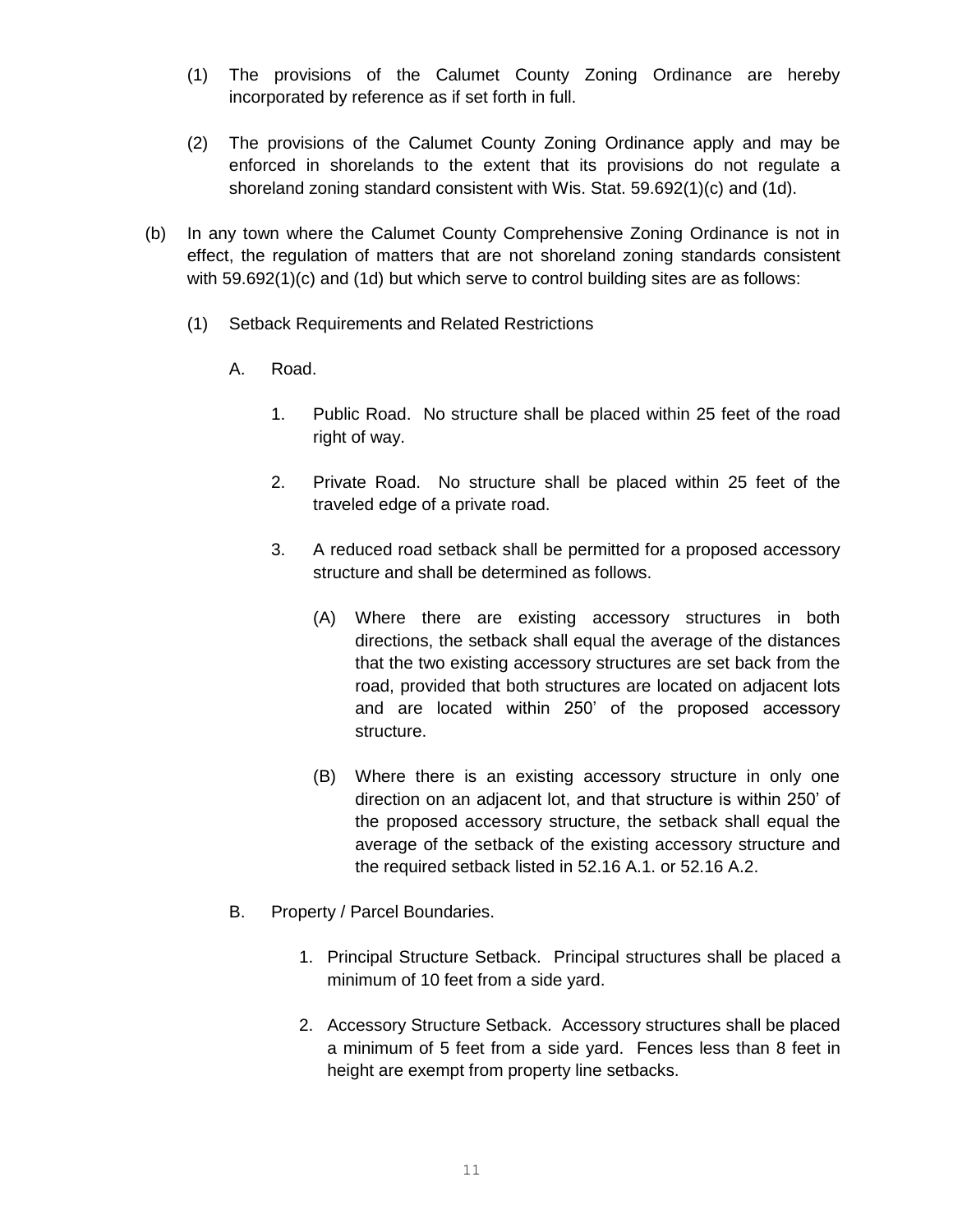- C. Height. No structure located 75 feet or further from the ordinary high water mark shall be taller than 35 feet.
- D. Public utilities, satellite dishes or antennas, or other utility structures that have no feasible alternative location outside the minimum setbacks are exempt from property line and road setbacks identified in this section.
- E. Lateral expansions and vertical expansions up to 35 feet in height of a nonconforming structure under this section are permitted if the expansion does not further infringe into the side yard or road setback and all shoreland zoning standards in this chapter are satisfied. All shoreland zoning standards in this Ordinance take precedent over non shoreland zoning standards identified in this section.
- F. Minor structures such as birdhouses, birdbaths, clothesline poles, flagpoles, doghouses, play apparatus, pumps, lawn ornaments, mailboxes, garbage containers, and school bus waiting shelters are exempt from road and side yard setback requirements listed in 52.16 (b) (1) as long as all shoreland zoning standards in this Ordinance are satisfied.
- (2) The standards set forth in section 52.16 (b) shall be construed to be the minimum standards. Non-shoreland zoning standards contained in a Town Zoning Ordinance shall be applied if more restrictive.

# **Sec. 52-17. INTERPRETATION.**

In their interpretation and application, the provisions of this ordinance shall be liberally construed in favor of the County and shall not be deemed a limitation or repeal of any other powers granted by Wisconsin Statutes. Where a provision of this ordinance is required by statute and a standard in ch. NR 115, Wis. Adm. Code, and where the ordinance provision is unclear, the provision shall be interpreted in light of the statute and ch. NR 115 standards in effect on the date of the adoption of this ordinance or in effect on the date of the most recent text amendment to this ordinance.

### **Sec. 52-18. SEVERABILITY**.

If any portion of this ordinance is adjudged unconstitutional or invalid by a court of competent jurisdiction, the remainder of this ordinance shall not be affected.

### **Sec. 52-19 - 52-22. RESERVED.**

## **ARTICLE III. SHORELAND-WETLAND DISTRICT**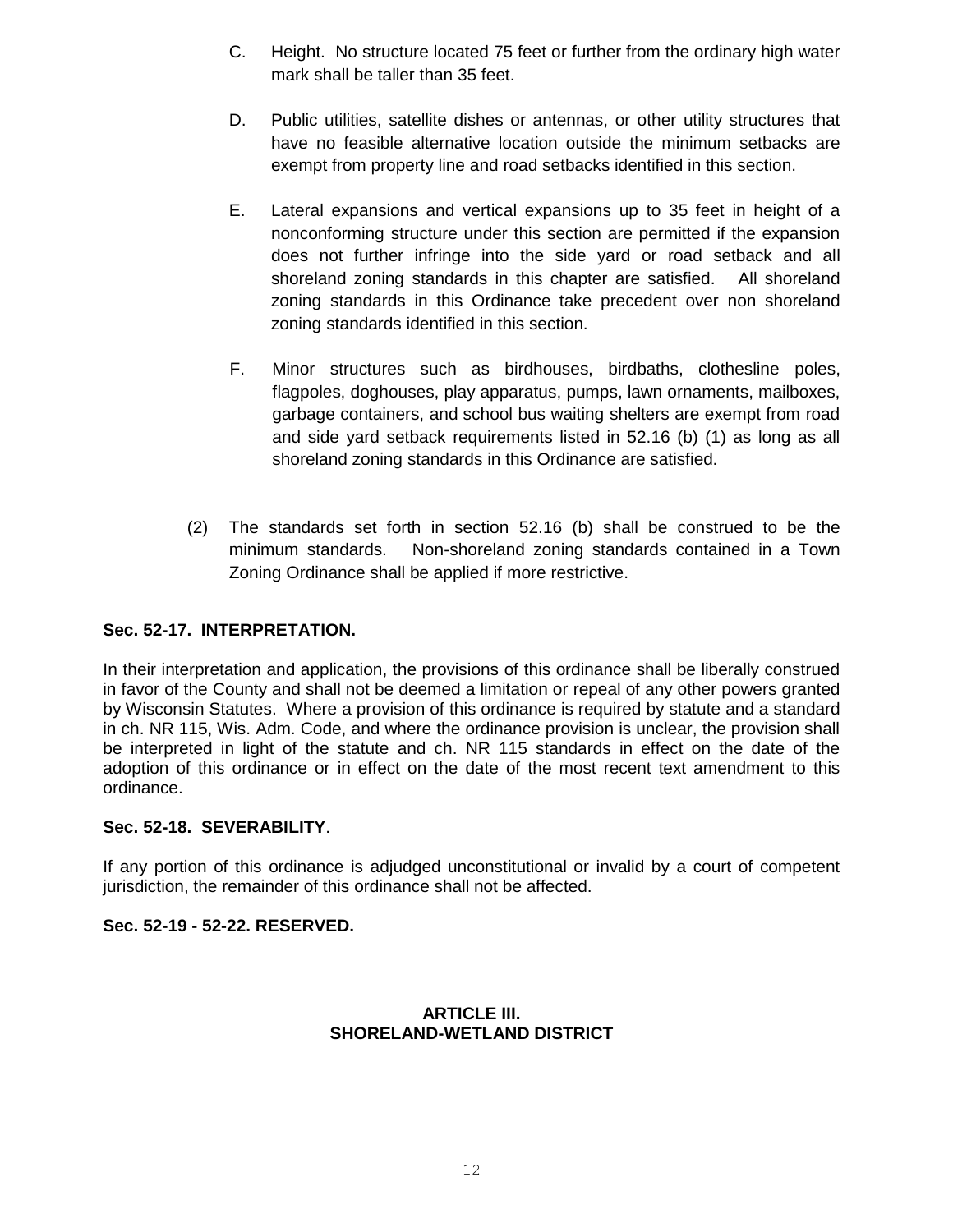### **Sec. 52.23. DESIGNATION.**

This district includes all shorelands within the jurisdiction of this ordinance, which are designated as wetlands on the most recent version of the Wisconsin Wetland Inventory, as depicted on the Department of Natural Resources Surface Water Data Viewer. Where a discrepancy exists between the shoreland-wetland district boundary shown on the Wisconsin Wetland Inventory and actual field conditions, the county shall contact the Department to determine if the map is in error. If the Department determines that a particular area was incorrectly mapped as wetland or meets the wetland definition but was not shown as wetland on the map, the county shall have the authority to immediately grant or deny a shoreland zoning permit in accordance with the applicable regulations based on the Department determination as to whether the area is wetland. In order to correct wetland mapping errors on the official zoning map, an official zoning map amendment must be initiated within a reasonable period of time.

### **Sec. 52.24. PURPOSE.**

This district is created to maintain safe and healthful conditions, to prevent water pollution, to protect fish spawning grounds and wildlife habitat, to preserve shore cover and natural beauty, and to control building and development in wetlands whenever possible. When development is permitted in a wetland, the development should occur in a manner that minimizes adverse impacts upon the wetland.

### **Sec. 52.25. PERMITTED USES.**

The following uses shall be allowed, subject to general shoreland zoning regulations contained in this ordinance, the provisions of chs. 30, 31, and 281.36, Stats, and the provisions of other applicable local, state and federal laws:

- (a) Activities and uses, which do not require the issuance of a zoning permit, but which must be carried out without any filling, flooding, draining, dredging, ditching, tiling or excavating:
	- (1) Hiking, fishing, trapping, hunting, swimming, and boating.
	- (2) The harvesting of wild crops, such as marsh hay, ferns, moss, wild rice, berries, tree fruits, and tree seeds, in a manner that is not injurious to the natural reproduction of such crops.
	- (3) The pasturing of livestock.
	- (4) The cultivation of agricultural crops.
	- (5) The practice of silviculture, including the planting, thinning, and harvesting of timber.
	- (6) The construction and maintenance of duck blinds.
- (b) Uses, which do not require the issuance of a shoreland zoning permit and, which may include limited filling, flooding, draining, dredging, ditching, tiling, or excavating, but only to the extent specifically provided below: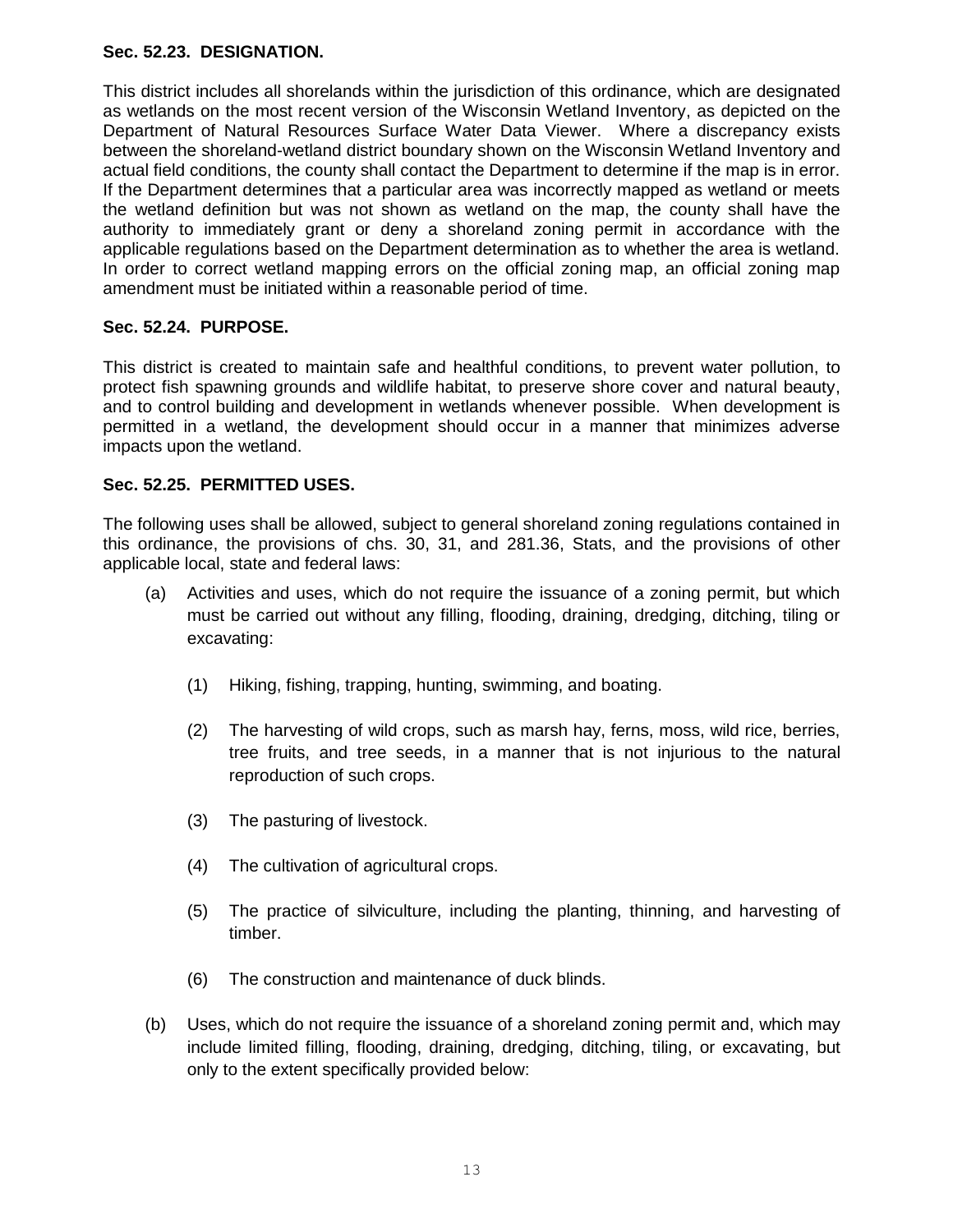- (1) Temporary water level stabilization measures necessary to alleviate abnormally wet or dry conditions that would have an adverse impact on silvicultural activities if not corrected.
- (2) The cultivation of cranberries, including flooding, dike and dam construction or ditching necessary for the growing and harvesting of cranberries.
- (3) The maintenance and repair of existing agricultural drainage systems including ditching, tiling, dredging, excavating and filling necessary to maintain the level of drainage required to continue the existing agricultural use. This includes the minimum filling necessary for disposal of dredged spoil adjacent to the drainage system provided that dredged spoil is placed on existing spoil banks where possible.
- (4) The construction or maintenance of fences for the pasturing of livestock, including limited excavating and filling necessary for such construction or maintenance.
- (5) The construction or maintenance of piers, docks or walkways built on pilings, including limited excavating and filling necessary for such construction and maintenance.
- (6) The maintenance, repair, replacement or reconstruction of existing town and county highways and bridges, including limited excavating and filling necessary for such maintenance, repair, replacement or reconstruction.
- (c) Uses, which require the issuance of a zoning permit and, which may include limited filling, flooding, draining, dredging, ditching, tiling or excavating, but only to the extent specifically provided below:
	- (1) The construction and maintenance of roads, which are necessary to conduct silvicultural activities or agricultural cultivation, provided that:
		- A. The road cannot as a practical matter be located outside the wetland.
		- B. The road is designed and constructed to minimize adverse impact upon the natural functions of the wetland enumerated in section 52.27 (b).
		- C. The road is designed and constructed with the minimum cross-sectional area practical to serve the intended use.
		- D. Road construction activities are carried out in the immediate area of the roadbed only.
	- (2) The construction or maintenance of nonresidential buildings, provided that: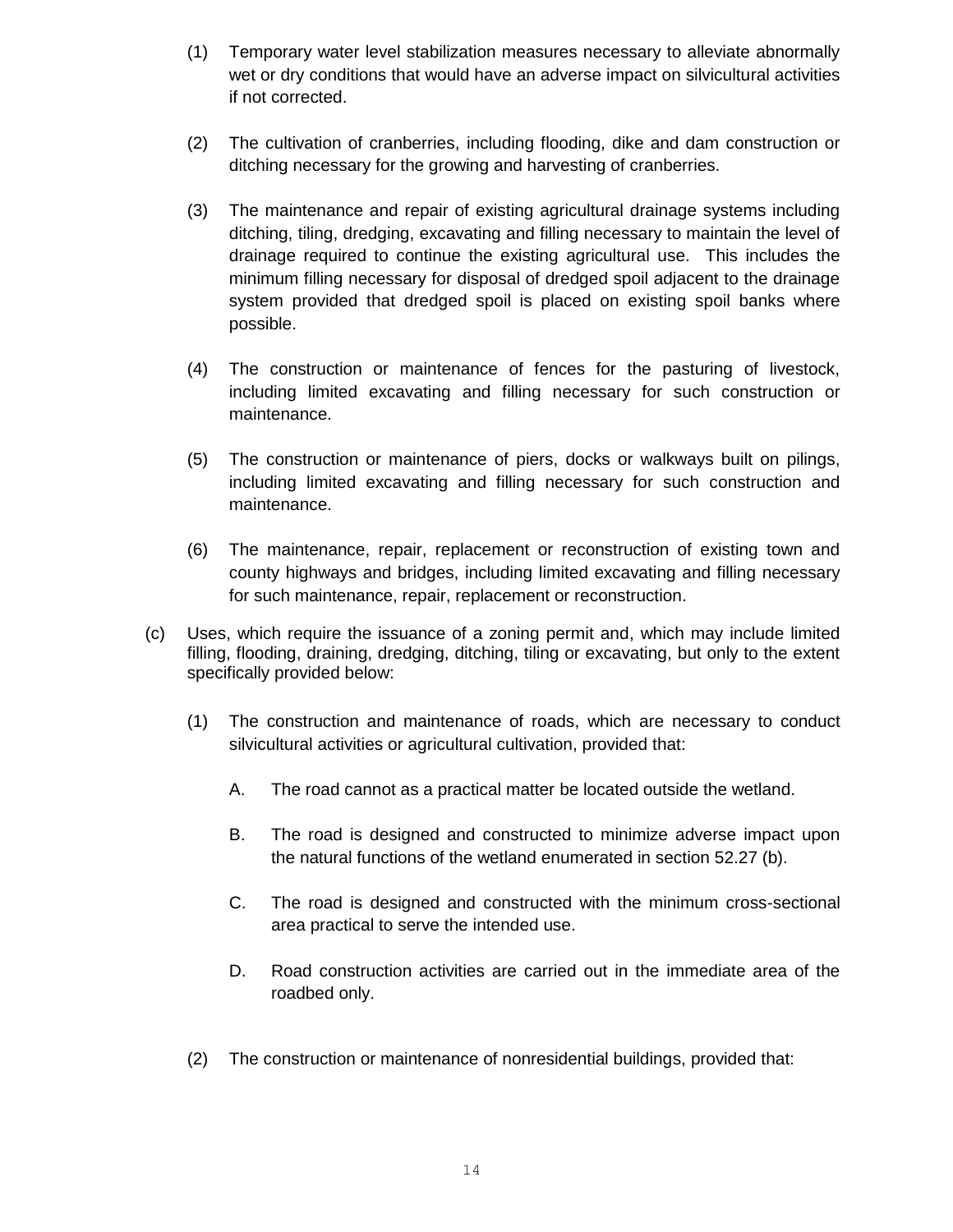- A. The building is essential for and used solely in conjunction with the raising of waterfowl, minnows, or other wetland or aquatic animals; or some other use permitted in the shoreland-wetland district;
- B. The building cannot, as a practical matter, be located outside the wetland.
- C. Such building is not designed for human habitation and does not exceed 500 sq. ft. in floor area.
- D. Only limited filling or excavating necessary to provide structural support for the building is authorized.
- (3) The establishment of public and private parks and recreation areas, natural and outdoor education areas, historic and scientific areas, wildlife refuges, game bird and animal farms, fur animal farms, fish hatcheries, and public boat launching ramps and attendant access roads, provided that:
	- A. Any private development is used exclusively for the permitted use and the applicant has received a permit or license under ch. 29, Stats, where applicable.
	- B. Filling or excavating necessary for the construction or maintenance of public boat launching ramps or attendant access roads is allowed only where such construction or maintenance meets the criteria in section 55.25 (c) (1).
	- C. Ditching, excavating, dredging, or dike and dam construction, in public and private parks and recreation areas, natural and outdoor education areas, historic and scientific areas, wildlife refuges, game bird and animal farms, fur animal farms, and fish hatcheries is allowed only for the purpose of improving wildlife habitat and to otherwise enhance wetland values.
- (4) The construction or maintenance of electric, gas, telephone, water and sewer transmission and distribution facilities, by public utilities and cooperative associations organized for the purpose of producing or furnishing heat, light, power or water to their members, and the construction or maintenance of railroad lines, provided that:
	- A. The transmission and distribution facilities and railroad lines cannot, as a practical matter, be located outside the wetland.
	- B. Such construction or maintenance is done in a manner designed to minimize adverse impact upon the natural functions of the wetland enumerated in section 52.27 (b).

### **Sec. 52-26. PROHIBITED USES.**

Any use not listed in sections 52.25 is prohibited, unless the wetland or portion of the wetland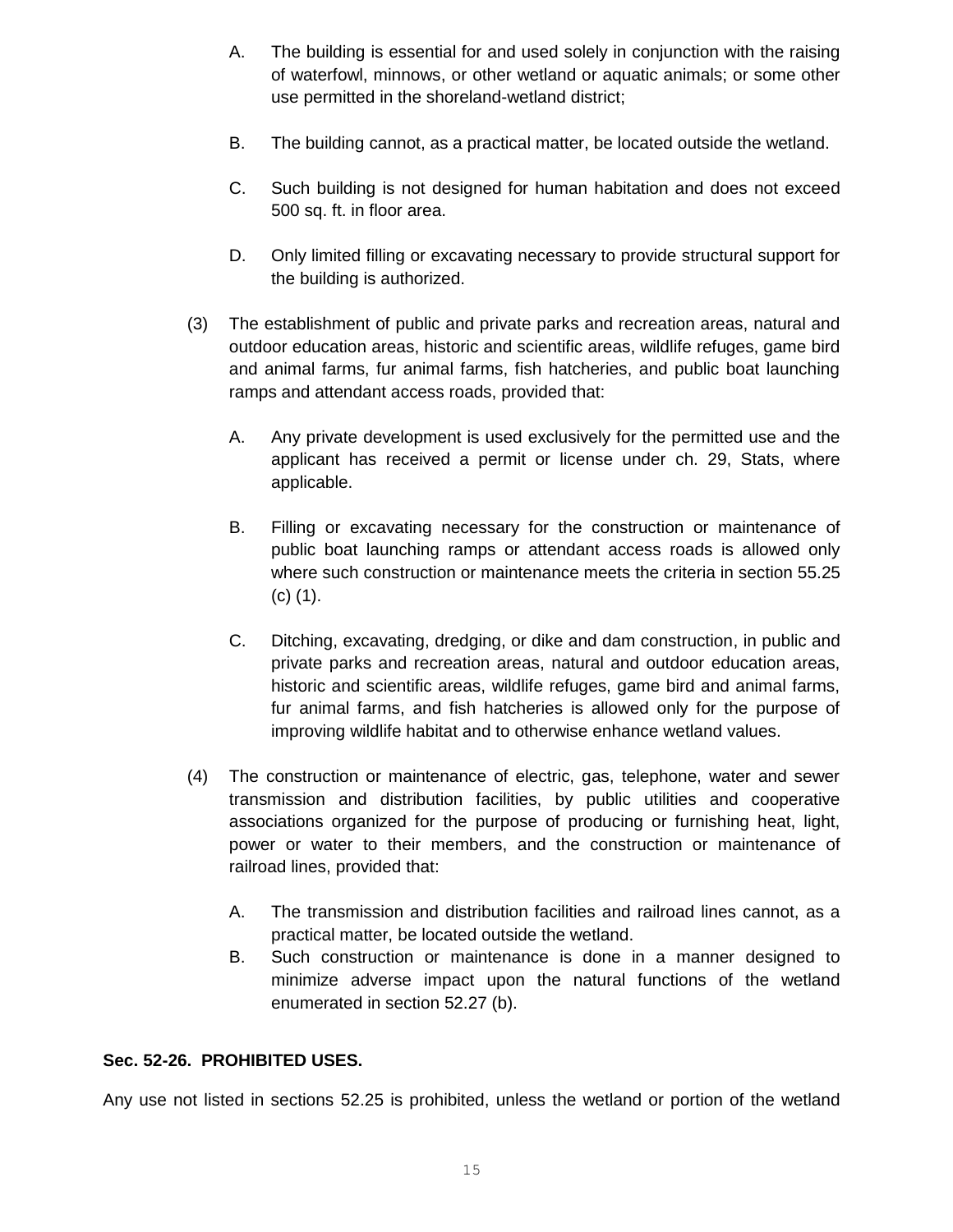has been rezoned by amendment of this ordinance in accordance with section 52.27 of this ordinance and s. 59.69(5)(e), Stats.

## **Sec. 52-27. REZONING OF LANDS IN THE SHORELAND-WETLAND DISTRICT.**

- (a) For all proposed text and map amendments to the shoreland-wetland provisions of this ordinance, the appropriate office with the Department shall be provided with the following:
	- (1) A copy of every petition for a text or map amendment to the shoreland-wetland provisions of this ordinance, within five (5) days of the filing of such petition with the county clerk. Such petition shall include a copy of the Wisconsin Wetland Inventory map adopted as part of this ordinance describing any proposed rezoning of a shoreland-wetland.
	- (2) Written notice of the public hearing to be held on a proposed amendment at least 10 days prior to such hearing.
	- (3) A copy of the county zoning agency's findings and recommendations on each proposed amendment within 10 days after the submission of those findings and recommendations to the county board.
	- (4) Written notice of the county board's decision on the proposed amendment within 10 days after it is issued.
- (b) A wetland, or a portion thereof, in the shoreland-wetland district shall not be rezoned if the proposed rezoning may result in a significant adverse impact upon any of the following:
	- (1) Storm and flood water storage capacity.
	- (2) Maintenance of dry season stream flow, the discharge of groundwater to a wetland, the recharge of groundwater from a wetland to another area, or the flow of groundwater through a wetland.
	- (3) Filtering or storage of sediments, nutrients, heavy metals or organic compounds that would otherwise drain into navigable waters.
	- (4) Shoreline protection against soil erosion.
	- (5) Fish spawning, breeding, nursery or feeding grounds.
	- (6) Wildlife habitat.
	- (7) Wetlands both within the boundary of designated areas of special natural resource interest and those wetlands, which are in proximity to or have a direct hydrologic connection to such designated areas as defined in NR 103.04, Wis.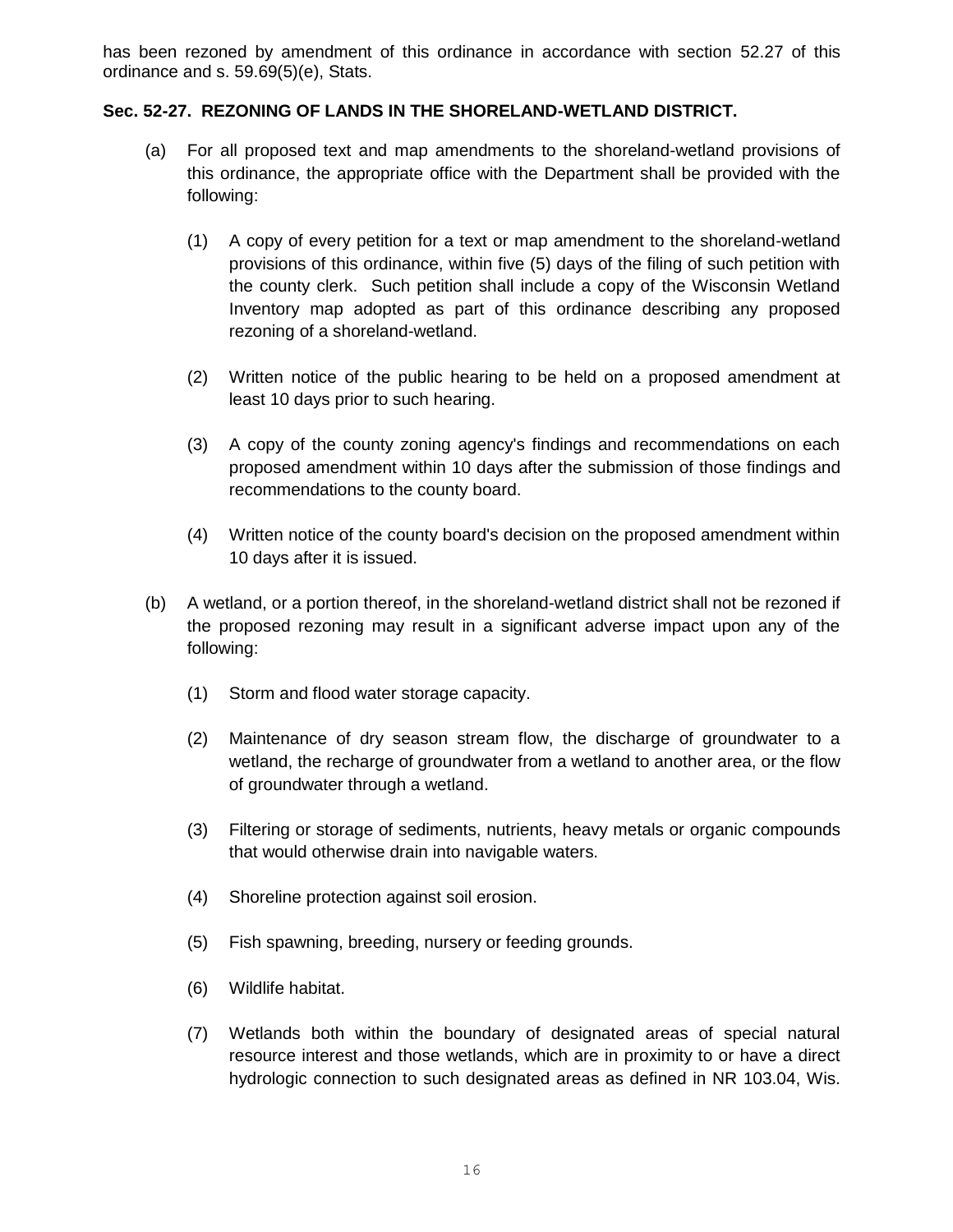Adm. Code, which can be accessed at the following web site: [http://www.legis.state.wi.us/rsb/code/nr/nr103.pdf.](http://www.legis.state.wi.us/rsb/code/nr/nr103.pdf)

- (c) If the Department notifies the county zoning agency that a proposed text or map amendment to the shoreland-wetland provisions of this ordinance may have a significant adverse impact upon any of the criteria listed in section 52-27 (b) of this ordinance, that amendment, if approved by the county board, shall contain the following provision:
	- (1) "This amendment shall not take effect until more than 30 days have elapsed after written notice of the county board's approval of this amendment is mailed to the Department of Natural Resources. During that 30-day period the Department of Natural Resources may notify the county board that it will adopt a superseding shoreland ordinance for the county under s. 59.692(6), Stats. If the Department does so notify the county board, the effect of this amendment shall be stayed until the s. 59.692(6), Stats, adoption procedure is completed or otherwise terminated."

### **Sec. 52-28 - 52-32. RESERVED.**

### **ARTICLE IV LAND DIVISION REVIEW AND SANITARY REGULATIONS.**

### **Sec. 52-33. LAND DIVISION REVIEW**.

The county shall review, pursuant to s. 236.45, Stats, all land divisions in shoreland areas, which create 3 or more parcels or building sites of 5 acres each, or less, within a 5-year period. In such review, all of the following factors shall be considered:

- (a) Hazards to the health, safety or welfare of future residents.
- (b) Proper relationship to adjoining areas.
- (c) Public access to navigable waters, as required by law.
- (d) Adequate stormwater drainage facilities.
- (e) Conformity to state law and administrative code provisions.

### **Sec. 52.34. PLANNED UNIT DEVELOPMENT (PUD).**

- (a) The Calumet County Planning, Zoning and Farmland Preservation Committee may approve a Planned Unit Development upon petition and after a public hearing, if all of the following exist:
	- (1) The area proposed for the Planned Unit Development shall be at least 2 acres in size or have a minimum of 200 feet of frontage on a navigable water.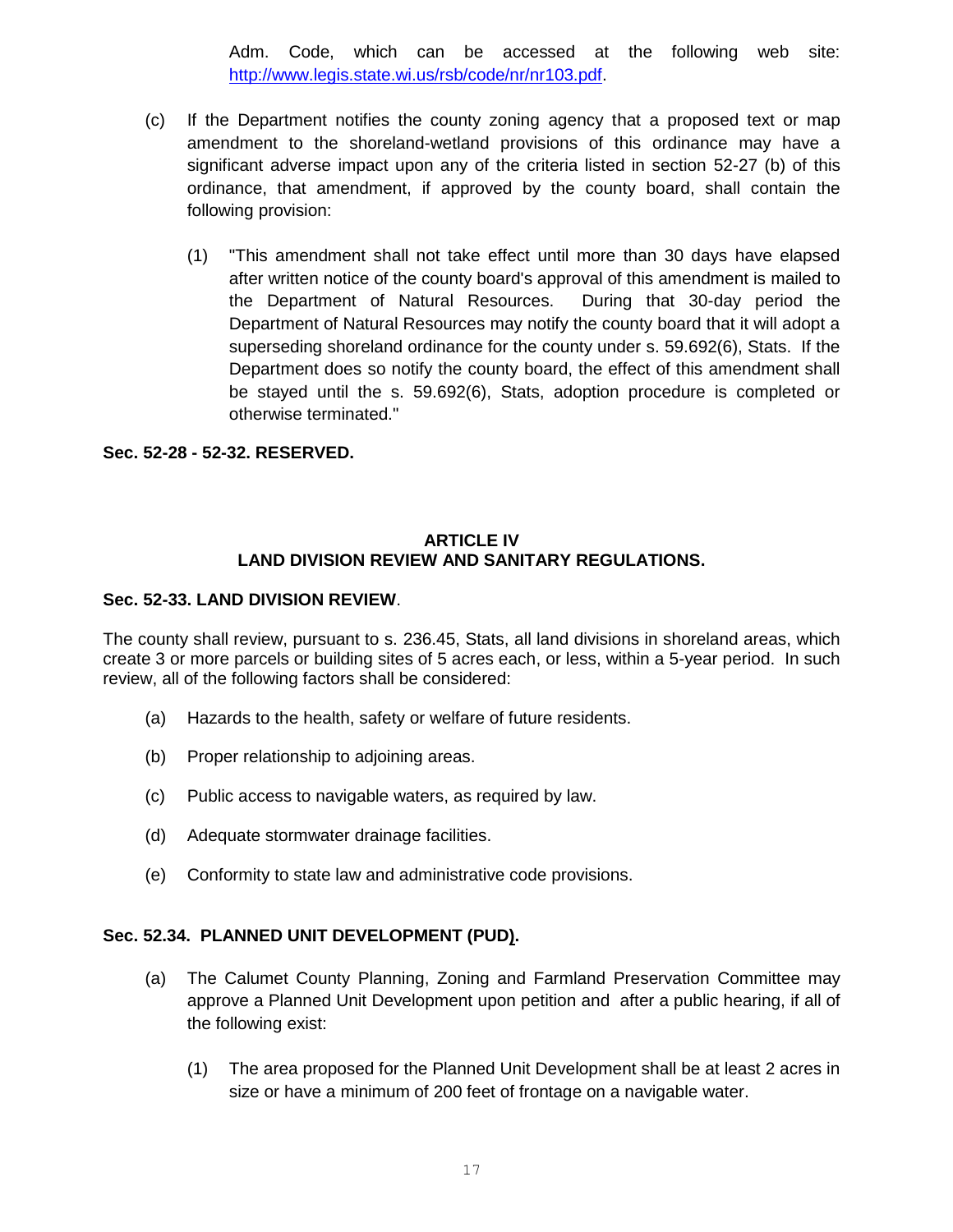- (2) Any proposed lot in the Planned Unit Development that does not meet the minimum size standards of section 52-41 shall be a non-riparian lot.
- (3) The proposed PUD provides lot sizes, widths, and setbacks that are of adequate size and distance to prevent pollution or erosion along streets or other public ways and waterways.
- (4) The proposed PUD provides increased shoreland setbacks as a way of minimizing adverse impacts of development. Shore cover provisions in section 52.53 shall apply, except that maximum width of a lake frontage opening shall be 100 feet, and minimum vegetative buffer depth shall be increased to offset the impact of the proposed development.
- (5) The proposed PUD provides for smaller non-riparian lots where the physical layout of the lots is so arranged as to better assure the control of pollution and preservation of ground cover, than would be expected if the lots were developed with the normal lot sizes and setbacks, and without special conditions placed upon the Planned Unit Development.
- (6) The proposed PUD provides for the preservation of certain open space, preferably on the shoreland, in perpetuity.

## **Sec. 52.35. SANITARY REGULATIONS**.

The county shall adopt sanitary regulations for the protection of health and the preservation and enhancement of water quality.

- (a) Where public water supply systems are not available, private well construction shall be required to conform to ch. NR 812, Wis. Adm. Code.
- (b) Where a public sewage collection and treatment system is not available, design and construction of private on-site waste treatment system shall be required to comply with ch. SPS Comm. 383, Wis. Adm. Code and Chapter 72 – Utilities of the Calumet County Code.

**Sec. 52-36 - 52-40. RESERVED.**

### **ARTICLE V LOT REQUIREMENTS.**

### **Sec. 52.41. MINIMUM LOT SIZE**

Minimum lot sizes in the shoreland area shall be established to afford protection against danger to health, safety and welfare, and protection against pollution of the adjacent body of water.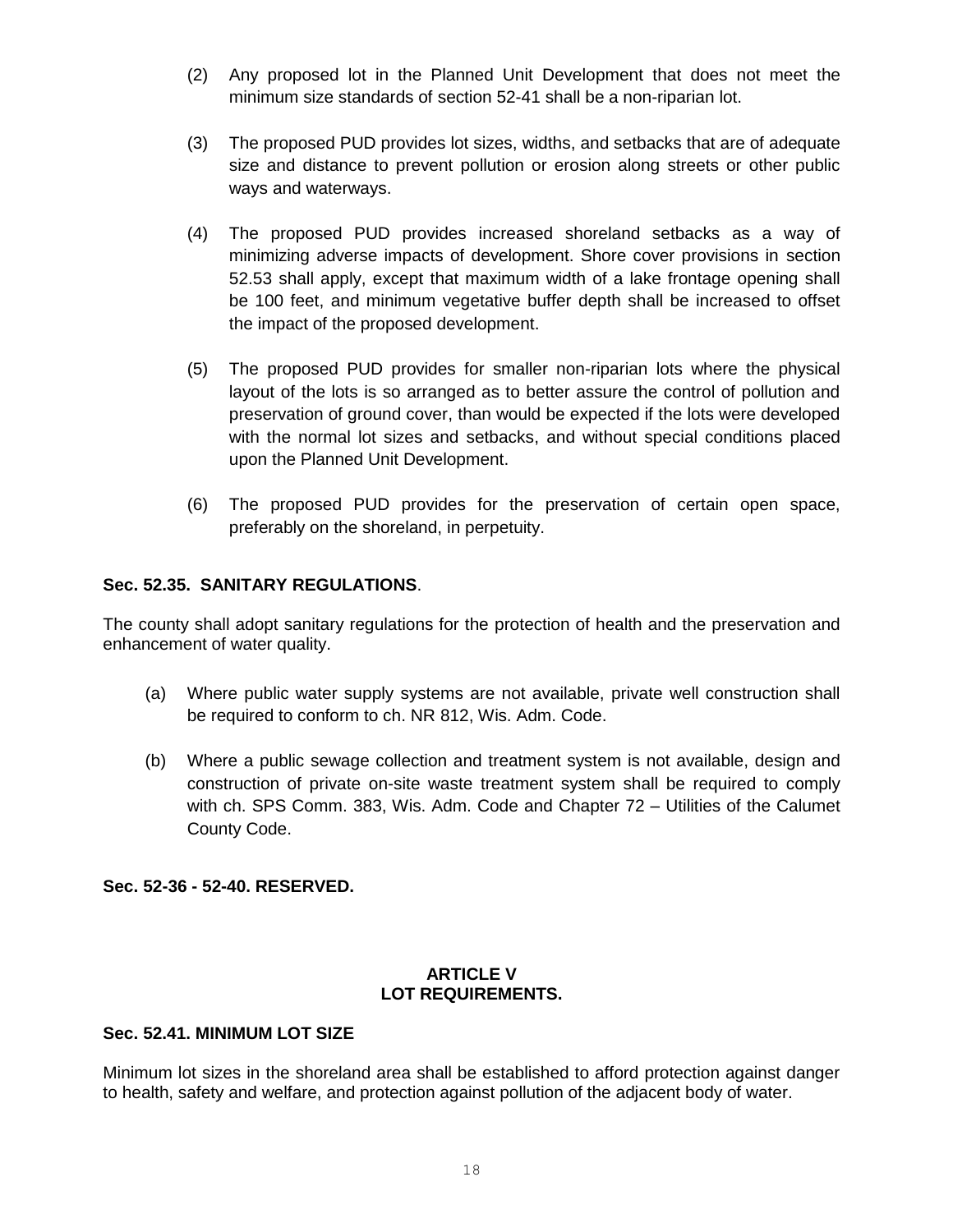- (a) The minimum lot dimensions for all sewered lots shall be 10,000 sq. ft. and the minimum average lot width shall be 65 feet.
- (b) The minimum lot dimensions for all unsewered lots shall be 20,000 sq. ft. and the minimum average lot width shall be 100 feet.
- (c) The width for both sewered and unsewered lots shall be calculated by averaging the measurements at the following locations:
	- (1) The ordinary high water mark.
	- (2) The building setback line.
	- (3) The rear lot line.
- (d) Substandard lots legally created that meet minimum area and minimum average width requirements when created, but do not meet current lot size requirements, may be used as a building site if all of the following apply:
	- (1) The substandard lot or parcel was never reconfigured or combined with another lot or parcel by plat, survey, or consolidation by the owner into one property tax parcel.
	- (2) The substandard lot or parcel has never been developed with one or more of its structures placed partly upon an adjacent lot or parcel.
	- (3) The substandard lot or parcel is developed to comply with all other ordinance requirements.
- (e) Other Substandard Lots. Except for lots, which meet the requirements of section 52.41(d) a building permit for the improvement of a lot having lesser dimensions than those stated in sections 52.41(a) and (b) shall be issued only if a variance is granted by the board of adjustment.

### **Sec. 52-42 - 52-46. RESERVED.**

#### **ARTICLE VI SETBACKS.**

Permitted building setbacks shall be established to conform to health, safety and welfare requirements, preserve natural beauty, reduce flood hazards and avoid water pollution.

### **Sec. 52.47. SHORELAND STRUCTURE SETBACKS.**

Unless exempt under section 52.47 (a), or reduced under section 52.48, a setback of 75 feet from the ordinary high-water mark of any navigable water to the nearest part of a building wall or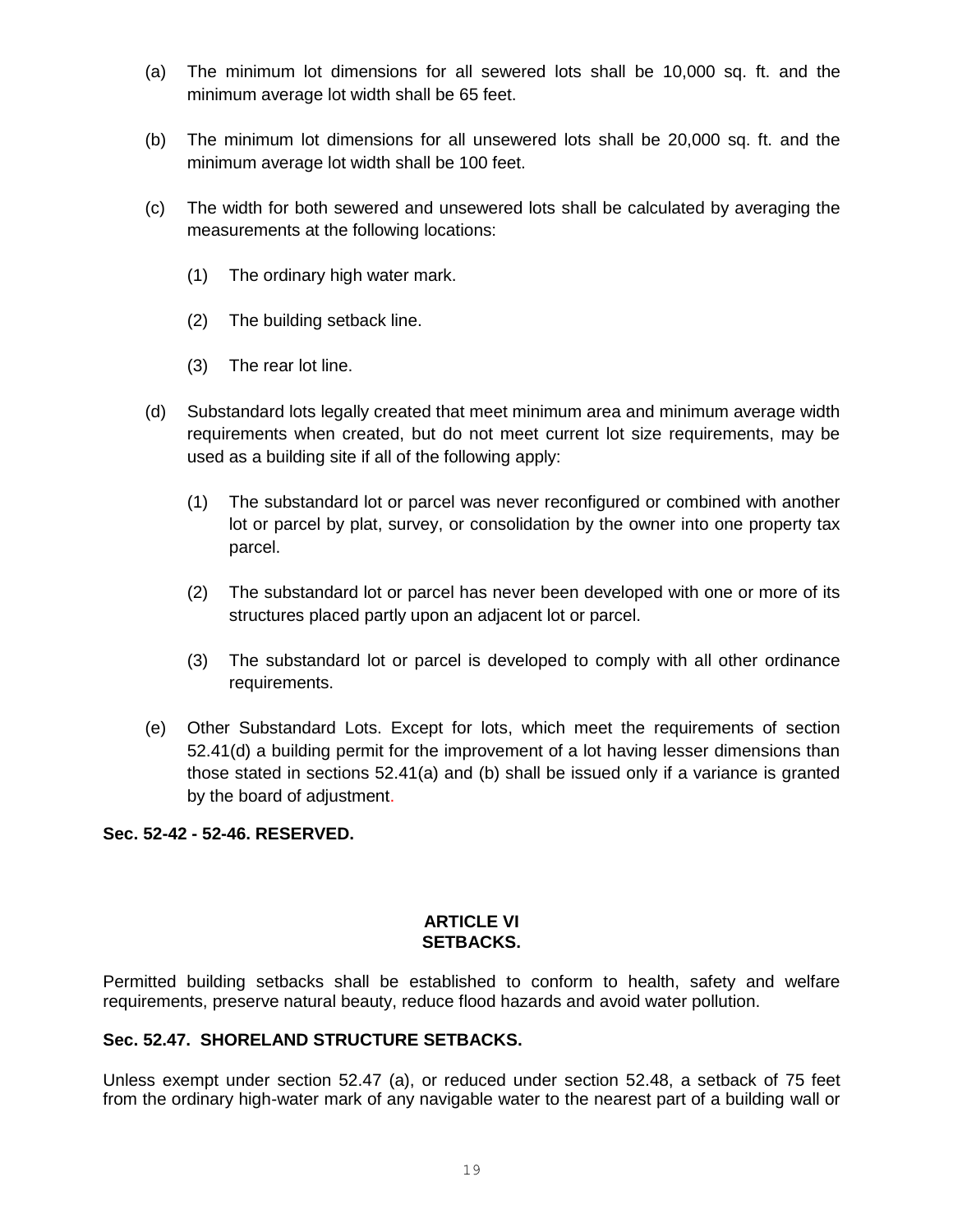structure shall be required for all buildings and structures.

- (a) EXEMPT STRUCTURES. All of the following structures are exempt from the shoreland setback standards:
	- (1) Boathouses located entirely above the ordinary high water mark and entirely within the access and viewing corridor that do not contain plumbing and are not used for human habitation under the following conditions:
		- A. The boathouse side wall height shall be at least 8 feet in height but shall not exceed 10 feet height. In special circumstances a boathouse side wall may exceed 10 feet but shall not exceed 15 feet if the code administrator determines the side wall of the proposed boathouse in excess of 10 feet will not exceed the existing grade at the wall opposite of the high water mark. Height measurements shall be taken as follow:



- B. The footprint of the boathouse shall not exceed 600 square feet in area.
- C. Boathouses shall have a roof pitch of 2% or 2.5 inches per 10 feet or less.
- D. Boathouses shall not exceed one story. Multiple level boathouses shall be prohibited.
- E. The roof, as a structural component of a boathouse, may be used as a deck, provided it has a flat roof with no side walls or screens. The roof may have a railing that meets the Department of Safety and Professional Services standards.
- F. Impervious surface standards identified in Article IX apply.
- G. The land altered or disturbed to erect the boathouse shall be disturbed in the least invasive manner, and, after construction, shall be restored to its pre-construction state.
- H. Only one (1) boathouse is permitted per lot.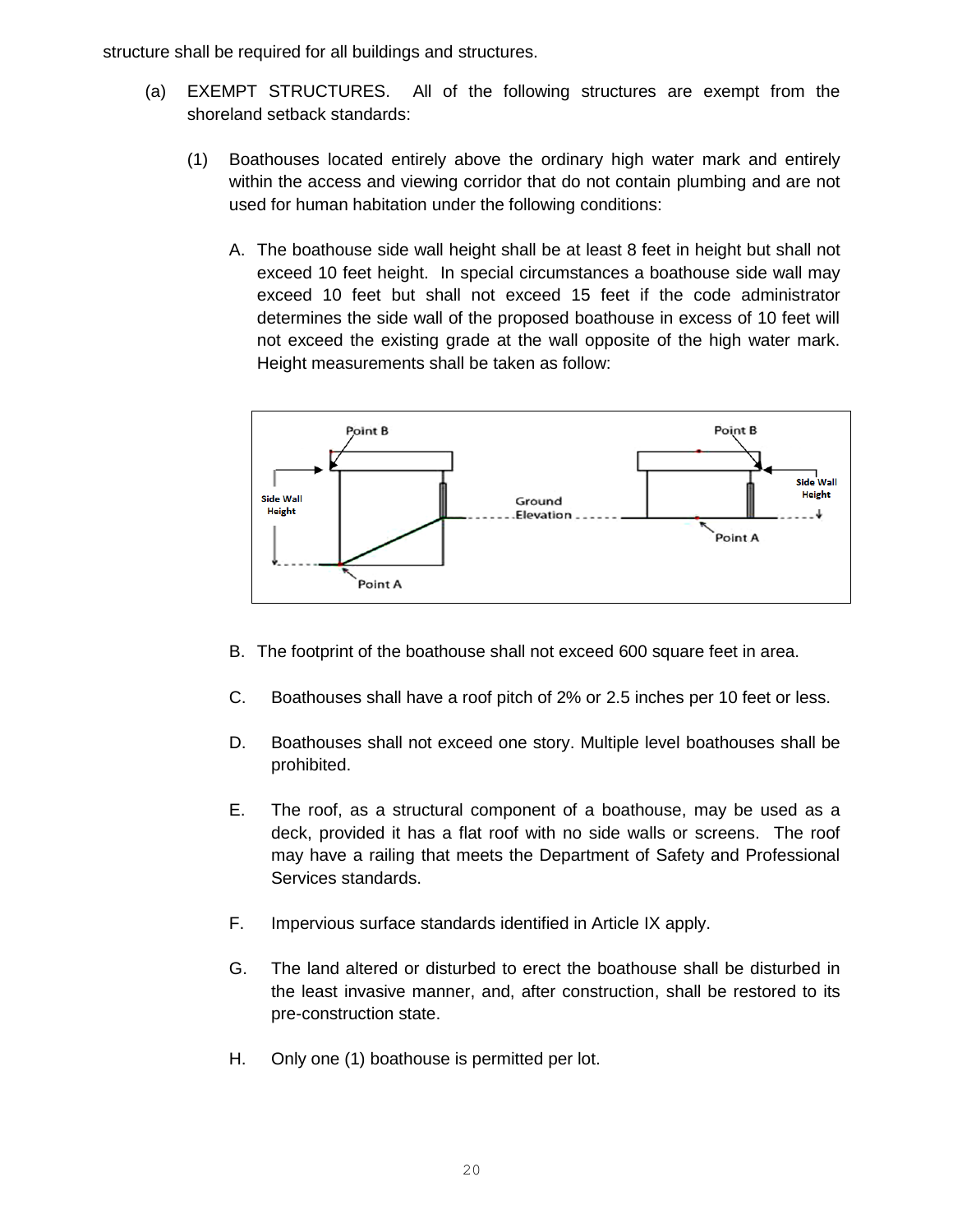- (2) Open-sided and screened structures such as gazebos, decks, patios and screen houses, in the shoreland setback area that satisfy the requirements in Wis. Stats. 59.692(1v):
	- A. The part of the structure that is nearest to the water is located at least 35 feet landward from the ordinary high water mark.
	- B. The floor area of all the structures in the shoreland setback area will not exceed 200 square feet.
	- C. The structure that is the subject of the request for special zoning permission has no sides or has open or screened sides.
	- D. The county must approve a plan that will be implemented by the owner of the property to preserve or establish a vegetative buffer zone that covers at least 70% of the half of the shoreland setback area that is nearest to the water. The plan shall be evidenced by an instrument recorded in the Register of Deeds office.
	- E. The statutory requirement under this section, which requires the establishment of a vegetative buffer for the construction of open sided structures, is not superseded by s. 59.692(1f)(a).
- (3) Broadcast signal receivers, including satellite dishes or antennas that are one meter or less in diameter and satellite earth station antennas that are 2 meters or less in diameter.
- (4) Utility transmission and distribution lines, poles, towers, water towers, pumping stations, well pumphouse covers, private on-site wastewater treatment systems that comply with ch. SPS Comm. 383,Wis. Adm. Code, and other utility structures that have no feasible alternative location outside of the minimum setback, and that employ best management practices to infiltrate or otherwise control storm water runoff from the structure.
- (5) One (1) open walkway, stairway or rail system that is necessary to provide pedestrian access to the shoreline and are a maximum of 60 inches in width.
	- A. The walkway, stairway or rail system shall be located within the access and viewing corridor.
	- B. Landings are permitted and shall not exceed 32 square feet in total area.
- (6) Devices or systems used to treat runoff from impervious surfaces.
- (b) Existing exempt structures may be maintained, repaired, replaced, restored, rebuilt and remodeled, provided the activity does not expand the footprint and does not go beyond the three-dimensional building envelope of the existing structure. The County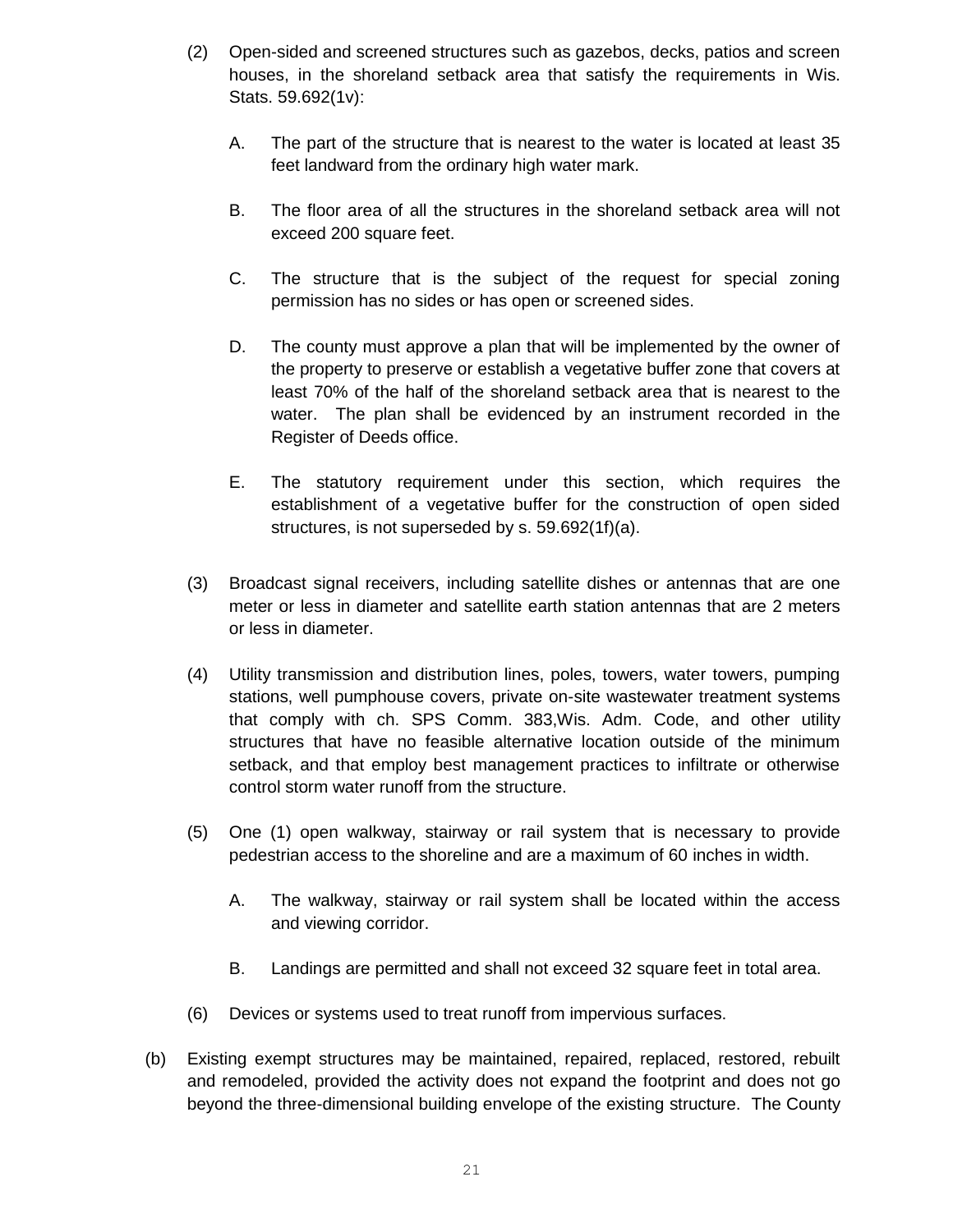may allow expansion of a structure beyond the existing footprint if the expansion is necessary to comply with applicable state or federal requirements.

(c) Setback as identified in Section 52.16 shall apply.

# **Sec. 52.48. SETBACK AVERAGING**.

A setback less than the 75' required setback from the ordinary high water mark shall be permitted for a proposed principal structure and shall be determined as follows:

- (a) Where there are existing principal structures in both directions, the setback shall equal the average of the distances the two existing principal structures are set back from the ordinary high water mark, provided all of the following are met:
	- (1) Both of the existing principal structures are located on adjacent lots to the proposed principal structure.
	- (2) Both of the existing principal structures are located within 250' of the proposed principal structure and are the closest structure.
	- (3) Both of the existing principal structures are located less than 75' from the ordinary high water mark.
	- (4) The average setback shall not be reduced to less than 35' from the ordinary high water mark of any navigable water.
- (b) Where this is an existing principal structure in only one direction, the setback shall equal the average of the distance the existing principal structure is set back from the ordinary high water mark, and the required setback of 75' from the ordinary high water mark, provided all of the following are met:
	- (1) The existing principal structure is located on adjacent lot to the proposed principal structure.
	- (2) The existing principal structure is located within 250' of the proposed principal structure and is the closest structure.
	- (3) The existing principal structure is located less than 75' from the ordinary high water mark.
	- (4) The average setback shall not be reduced to less than 35' from the ordinary high water mark of any navigable water.

### **Sec. 52.49. FLOODPLAIN STRUCTURES.**

Buildings and structures to be constructed or placed in a floodplain shall be required to comply with Chapter 51 – Floodplain of the Calumet County Code of Ordinances.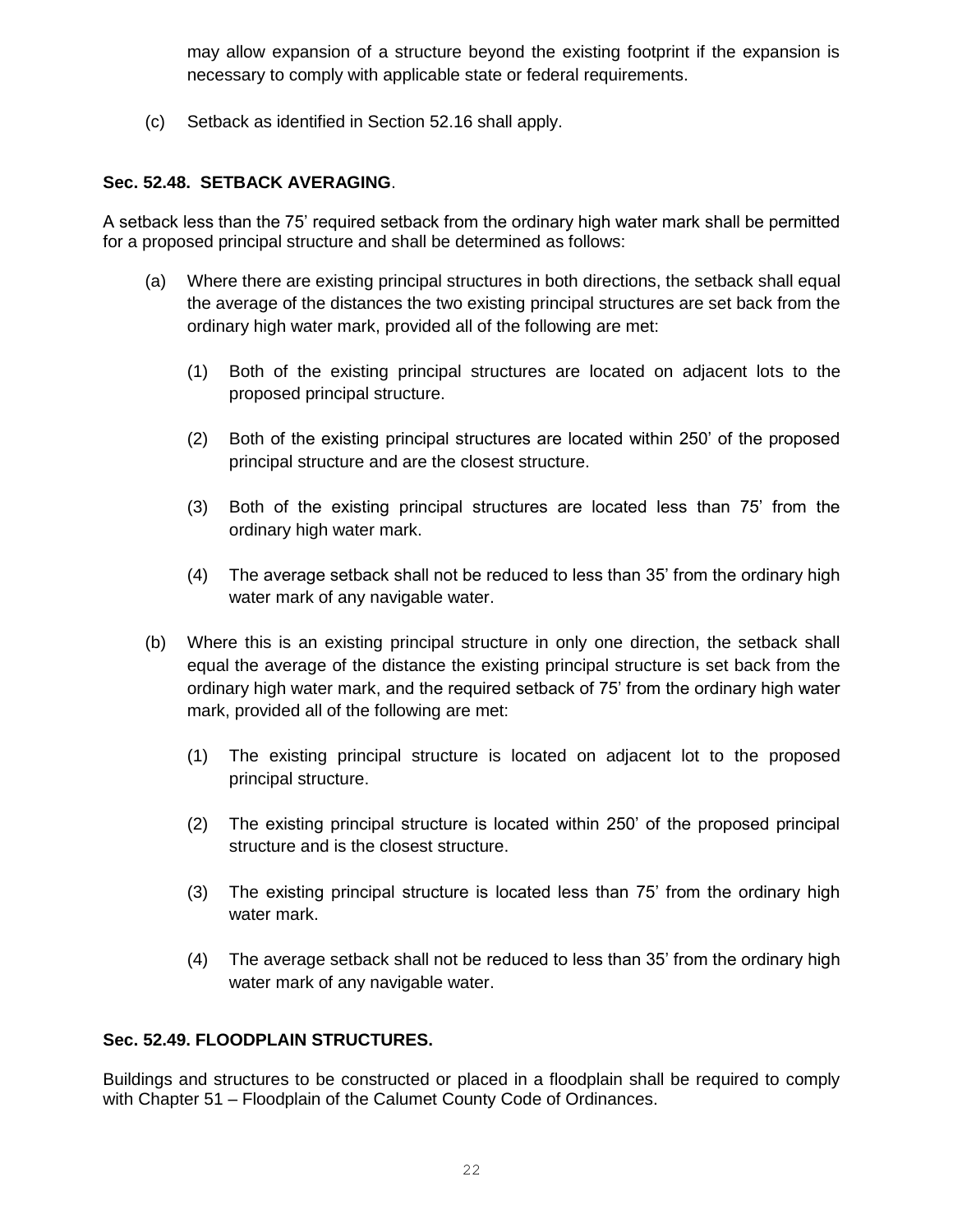### **ARTICLE VII VEGETATION.**

### **Sec. 52.55. PURPOSE.**

To protect natural scenic beauty, fish and wildlife habitat, and water quality, Calumet County shall regulate removal of vegetation in shoreland areas that establish standards that consider sound forestry and soil conservation practices, as well as the effect of vegetation removal on water quality, including soil erosion, and the flow of effluents, sediments and nutrients.

### **Sec. 52.56. ACTIVITIES ALLOWED WITHIN A VEGETATIVE BUFFER ZONE.**

To protect water quality, fish and wildlife habitat and natural scenic beauty, and to promote preservation and restoration of native vegetation, Calumet County designates land that extends from the ordinary high water mark, to a minimum of 35 feet inland, as a vegetative buffer zone, and prohibits removal of vegetation in the vegetative buffer zone except as follows:

- (a) Routine maintenance of vegetation.
- (b) Removal of trees and shrubs in the vegetative buffer zone to create access and viewing corridors. Per Wis. Stats. 59.692(1f)(b), the viewing corridor may be up to 35 feet wide for every 100 feet of shoreline frontage. Viewing corridors may run contiguously for the entire maximum width allowed.
- (c) Removal of vegetation within the vegetative buffer zone to manage exotic or invasive species, damaged vegetation, vegetation that must be removed to control disease, or vegetation creating an imminent safety hazard, provided that any vegetation removed be replaced by replanting in the same area as soon as practicable.
- (d) Removal of trees and shrubs in the vegetative buffer zone on a parcel with 10 or more acres of forested land consistent with "generally accepted forestry management practices," as defined in s. NR 1.25 (2) (b), Wis. Adm. Code, and described in Department publication "Wisconsin Forest Management Guidelines" (publication FR-226), provided that vegetation removal be consistent with these practices.
- (e) The shoreland zoning permit issued under this section shall require that all management activities comply with detailed plans approved by the county, and designed to control erosion by limiting sedimentation into the waterbody, to improve the plant community by replanting in the same area, and to maintain and monitor the newly restored area. The permit also shall require an enforceable restriction to preserve the newly restored area.
- (f) The county may authorize, by conditional use permit, additional vegetation management activities in the vegetative buffer zone. All efforts should be used to maintain the existing native vegetation and topography in the buffer zone.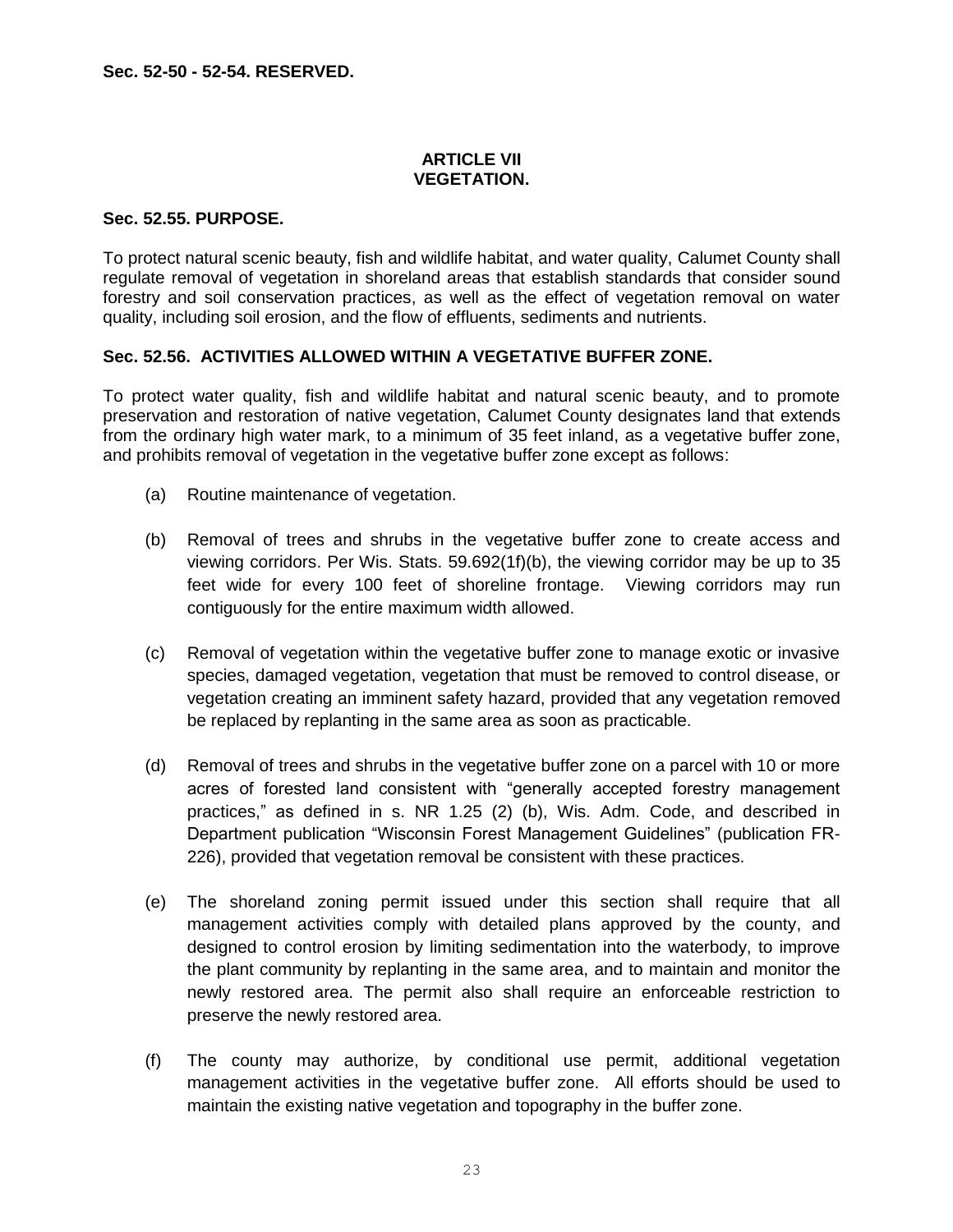### **ARTICLE VIII FILLING, GRADING, LAGOONING. DREDGING, DITCHING AND EXCAVATING.**

### **Sec. 52.62. PERMIT REQUIRED**

- (a) A shoreland zoning permit shall be required for any filling, grading, lagooning, dredging, ditching, or excavating of any area within 300 feet horizontal distance of navigable water if:
	- (1) The filling, grading, lagooning, dredging, ditching, or excavating exceeds 2,000 square feet on slopes of less than 12 percent.
	- (2) The filling, grading, lagooning, dredging, ditching, or excavating exceeds 1,000 square feet on slopes of 12 to 20 percent.
	- (3) The filling, grading, lagooning, dredging, ditching, or excavating is on slopes of more than 20 percent.
	- (4) Proper surface water drainage is identified and maintained and the resultant excavation causes no hardship to adjoining property owners.
- (b) A shoreland zoning permit is required under 52.62 (a) for the filling, grading, lagooning, dredging, ditching, excavating, or land disturbance shall be granted only upon finding that the proposed activity would not result in detriment to navigable water by reason of erosion, sedimentation, or impairment of fish and aquatic life, nor alter any wetland, and would be designed and constructed in accordance with standards contained in the United States Department of Agriculture/Soil Conservation Service/Wisconsin Section 4 Technical Guide
- (c) This section shall not apply to planting, growing, cultivating and harvesting agricultural crops, installation of public utilities or sanitary waste disposal systems, or construction of public roads and walkways, nor projects authorized by state or federal agencies under Wis. Stats. § 30.19. No shoreland zoning permit shall be required if an erosion control permit has been issued under chapter 10 by the Calumet County Land and Water Conservation Department.
- (d) Excavation as part of, and incidental to, a project authorized by a separate permit issued by the Code Administrator is exempt from permit requirements listed in 52.62.
- (e) Filling and grading of a 35 foot vegetative buffer that is currently vegetated in natural vegetation, shrubs, and trees is prohibited.

## **Sec. 52-63 - 52-67. RESERVED.**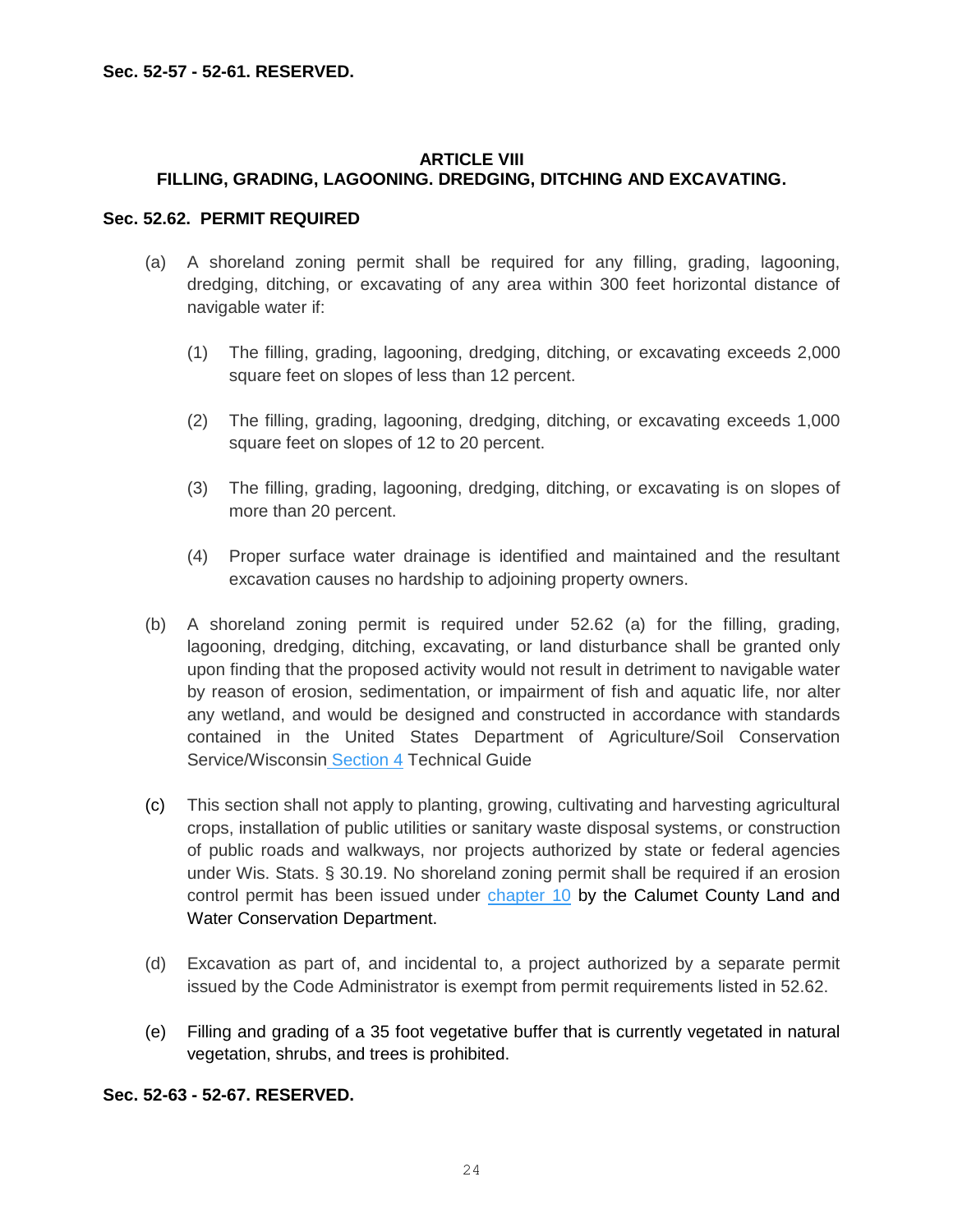### **ARTICLE IX IMPERVIOUS SURFACE STANDARDS.**

### **Sec. 52.68. PURPOSE.**

To establish impervious surface standards that protect water quality, fish and wildlife habitat, and, to protect against pollution of navigable waters in Calumet County. Impervious surface standards shall apply to the construction, reconstruction, expansion, replacement or relocation, of any impervious surface on a riparian lot or parcel, and any nonriparian lot or parcel that is located entirely within 300 feet of the ordinary high-water mark of any navigable waterway.

### **Sec. 52.69. CALCULATION OF PERCENTAGE OF IMPERVIOUS SURFACE.**

The percentage of impervious surface shall be calculated by dividing the surface area of the existing and proposed impervious surfaces on the portion of a lot or parcel that is within 300 feet of the ordinary high-water mark, by the total surface area of that lot or parcel, and multiplied by 100. Treated Impervious Surfaces described in section 52.73 shall be excluded from the calculation of impervious surface on the lot or parcel. If an outlot lies between the ordinary high water mark and the developable lot or parcel, and both are in common ownership, the lot or parcel and the outlot shall be considered one lot or parcel for the purposes of calculating the percentage of impervious surface.

(a) For condominium or multiunit properties, the impervious surface calculations apply to the entire property if said property is described under one legal description.

### **Sec. 52.70. GENERAL IMPERVIOUS SURFACE STANDARD.**

Except as otherwise allowed in sections 52.71 through 52.73, the county shall allow up to 15% impervious surface on the portion of a lot or parcel that is within 300 feet of the ordinary highwater mark.

(a) The impervious surface standards in this ordinance shall not be construed to supersede other provisions in the county shoreland ordinance. All of the provisions of the county shoreland ordinance still apply to new or existing development.

### **Sec. 52.71. IMPERVIOUS SURFACE STANDARD FOR HIGHLY DEVELOPED SHORELINES.**

Highly Developed Shorelines may be developed allowing up to 30% for residential land use and up to 40% for commercial, industrial, or business land uses where the majority of the existing lots, as of the effective date of this ordinance, contain less than 20,000 square feet in area. Highly Developed Shorelines are identified on the Highly Developed Shorelines Map included in this Ordinance.

### **Sec. 52.72. MAXIMUM IMPERVIOUS SURFACE STANDARD.**

A property may exceed the impervious surface standard under section 52.70 or 52.71, provided a mitigation plan is approved per 52.105 and the following standards are met: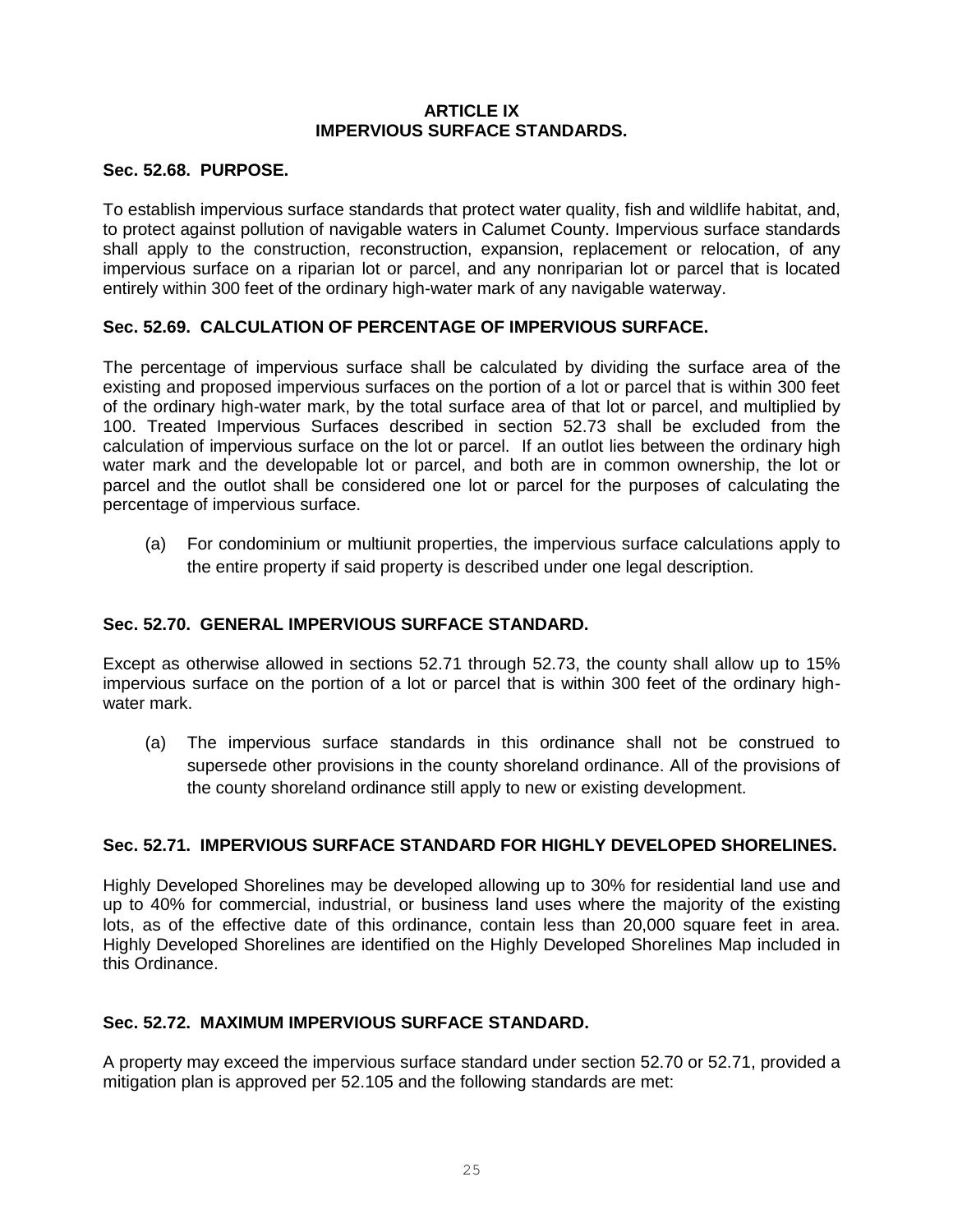- (a) For properties where the general impervious surface standard applies under section 52.70, a property owner may have more than 15% impervious surface, but not more than 30% impervious surface, on the portion of a lot or parcel that is within 300 feet of the ordinary high-water mark with the accumulation of six (6) mitigation points as identified in 52.97 (e)
- (b) For properties where the impervious surface standard for highly developed shorelines applies under 52.71, a property owner may have more than 30% impervious surface, but not more than 40% impervious surface for residential land uses; or for commercial, industrial or business land uses, a property owner may have more than 40% impervious surface, but not more than 60% impervious surface with the accumulation of six (6) mitigation points as identified in 52.97 (e).

# **Sec. 52.73. TREATED IMPERVIOUS SURFACES.**

Impervious surfaces that can be documented to demonstrate they meet either of the following standards shall be excluded from the impervious surface calculations under section 52.70:

- (a) The impervious surface is treated by devices, such as stormwater ponds, constructed wetlands, infiltration basins, rain gardens, bio-swales, or other engineered systems.
- (b) The runoff from the impervious surface discharges to an internally drained pervious area that retains the runoff, on or off the parcel, and allows infiltration into the soil.
- (c) The property owner must demonstrate that the runoff from an impervious surface is being treated with an appropriately designed system. If a property owner or subsequent property owner fails to maintain the treatment system, treatment device or internally drained area, the impervious surface is no longer exempt.

# **Sec. 52.74. EXISTING IMPERVIOUS SURFACES.**

For existing impervious surfaces that were lawfully placed when constructed, but that do not comply with the impervious surface standard in this section, the property owner may do any of the following:

- (a) Maintain and repair the existing impervious surfaces.
- (b) Replace existing impervious surfaces with similar surfaces within the existing footprint or building envelope.
- (c) Relocate or modify an existing impervious surface with similar or different impervious surface, provided that the relocation or modification does not result in an increase in the percentage of impervious surface that existed on the effective date of the county shoreland ordinance, and the impervious surface meets the applicable setback requirements in sections 52.47 or 52.48.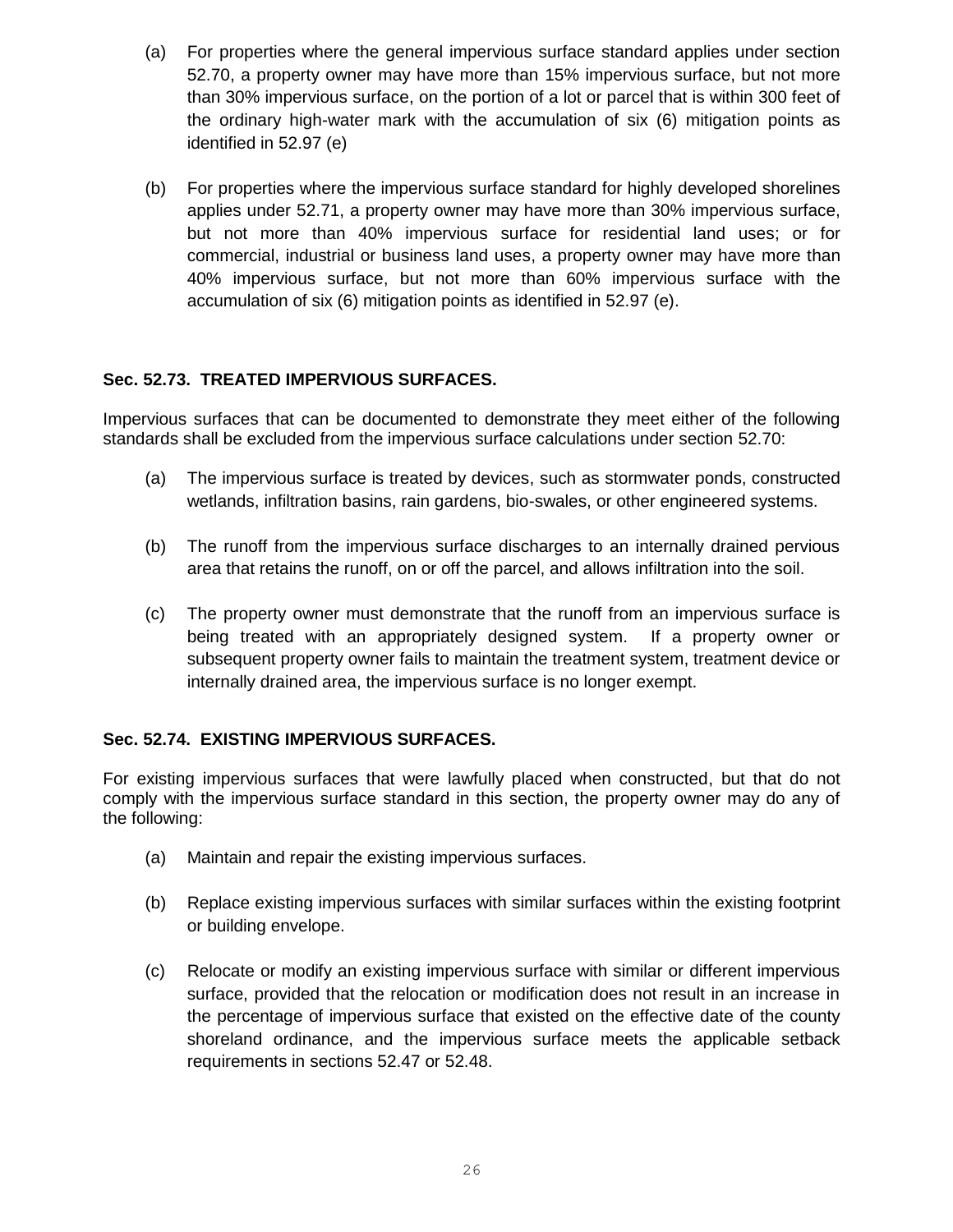(d) The impervious surface standards in this ordinance shall not be construed to supersede other provisions in the county shoreland ordinance. All of the provisions of the county shoreland ordinance still apply to new or existing development.

**Sec. 52-75 - 52-79. RESERVED.**

### **ARTICLE X HEIGHT.**

#### **Sec. 52-80. HEIGHT**

To protect and preserve wildlife habitat and natural scenic beauty, no permitted or exempt structure may be taller than 35 feet, within 75 feet of the ordinary high-water mark of any navigable waters, unless specifically exempted by this ordinance. Structure height shall be measured in the following manner:

(a) Height measurement shall be taken from the lowest exposed ground elevation of the proposed structure as illustrated below as "Point A".



**Sec. 52-81 - 52-85. RESERVED.**

#### **ARTICLE XI NONCONFORMING USES AND STRUCTURES.**

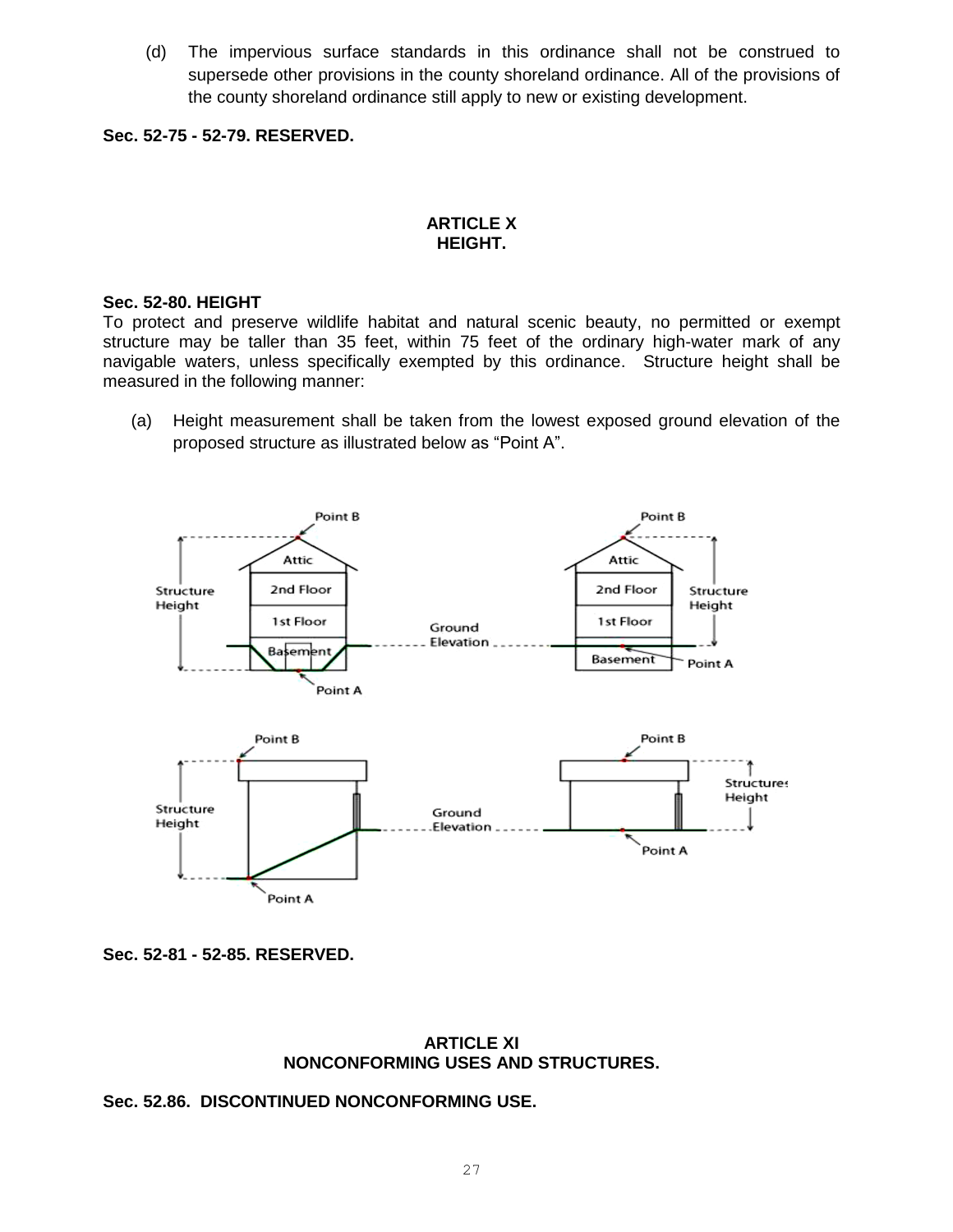If a nonconforming use is discontinued for a period of 12 months, any future use of the building, structure or property shall conform to all provisions of this ordinance.

### **Sec. 52.87. MAINTENANCE, REPAIR, REPLACEMENT OR VERTICAL EXPANSION OF NONCONFORMING STRUCTURES.**

An existing structure that was lawfully placed when constructed, but that does not comply with the required shoreland setback, may be maintained, repaired, replaced, restored, rebuilt or remodeled if the activity does not expand the footprint of the nonconforming structure. Further, an existing structure that was lawfully placed when constructed, but that does not comply with the required shoreland setback, may be vertically expanded unless the vertical expansion would extend more than 35 feet above grade level. Although no mitigation plan or shoreland zoning permit is required for the maintenance, repair, replacement or vertical expansion of a nonconforming structure, a general floodplain or general zoning permit may still be required. Exempt structures and structures granted variances are not considered nonconforming structures.

### **Sec. 52.88. MAINTENANCE, REPAIR, REPLACEMENT OR VERTICAL EXPANSION OF NONCONFORMING STRUCTURES AUTHORIZED BY VARIANCE.**

A structure of which any part has been authorized to be located within the shoreland setback area by a variance granted before July 13, 2015, may be maintained, repaired, replaced, restored, rebuilt or remodeled, if the activity does not expand the footprint of the authorized structure. Additionally, the structure may be vertically expanded, unless the vertical expansion would extend more than 35 feet above grade level. Although no mitigation plan or shoreland zoning permit is required for the maintenance, repair, replacement or vertical expansion of a nonconforming structure authorized by variance, a general floodplain or general zoning permit still may be required.

### **Sec. 52.89. LATERAL EXPANSION OF NONCONFORMING PRINCIPAL STRUCTURES WITHIN THE SETBACK.**

An existing principal structure that was lawfully placed when constructed, but that does not comply with the required building setback per section 52.47, may be expanded laterally, provided that all of the following requirements are met:

- (a) The use of the structure has not been discontinued for a period of 12 months or more, if a nonconforming use.
- (b) The existing principal structure is at least 35 feet from the ordinary high water mark.
- (c) Lateral expansions are limited to a maximum of 200 square feet over the life of the structure. No portion of the expansion may be any closer to the ordinary high water mark, than the closest point of the existing principal structure.
- (d) The county shall issue a shoreland zoning permit that requires a mitigation plan, approved by the county and implemented by the property owner, by the date specified in the permit. The mitigation plan shall meet the standards found in section 52.97.
- (e) Lateral expansions of nonconforming principal structures 200 square feet, or less, shall require 6 mitigation points as identified in 52.97 (e).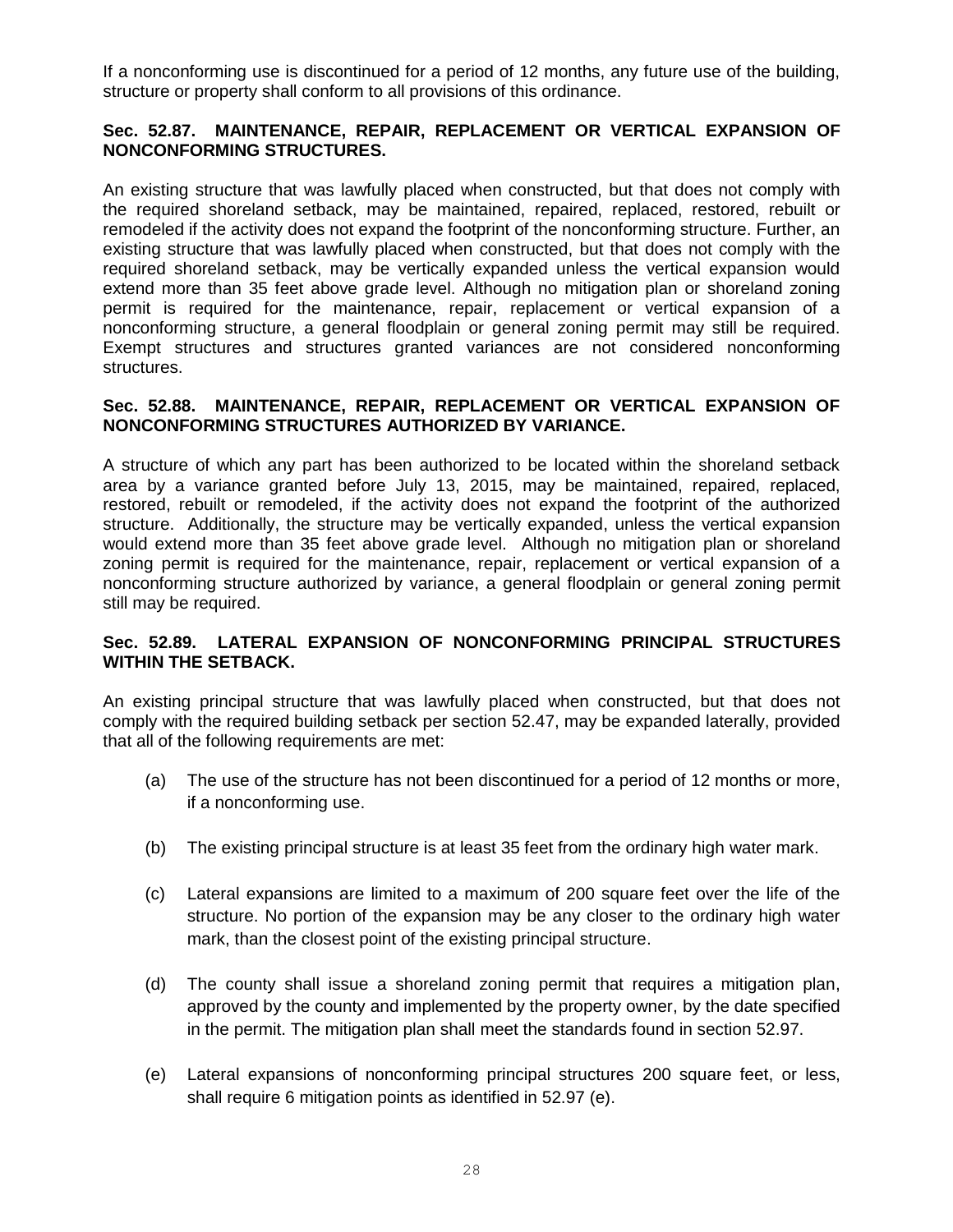(f) All other provisions of the shoreland ordinance shall be met.

## **Sec. 52.90. EXPANSION OF NONCONFORMING PRINCIPAL STRUCTURES BEYOND SETBACK.**

An existing principal structure that was lawfully placed when constructed, but that does not comply with the required building setback under section 52.47, may be expanded horizontally, landward, or vertically, provided that the expanded area meets the building setback requirements, per section 52.47, and that all other provisions of the shoreland ordinance are met. A mitigation plan is not required solely for expansion under this paragraph, but may be required per section 52.72.

## **Sec. 52.91. RELOCATION OF NONCONFORMING PRINCIPAL STRUCTURES.**

An existing principal structure that was lawfully placed when constructed, but that does not comply with the required building setback per section 52.47, may be relocated on the property provided all of the following requirements are met:

- (a) The use of the structure has not been discontinued for a period of 12 months or more, if a nonconforming use.
- (b) The existing principal structure is at least 35 feet from the ordinary high water mark.
- (c) No portion of the relocated structure is located any closer to the ordinary high water mark than the closest point of the existing principal structure.
- (d) The county determines that no other location is available on the property to build a principal structure of a comparable size, to the structure proposed, for relocation that will result in compliance with the shoreland setback requirement, per section 52.47.
- (e) The county shall issue a shoreland permit that requires a mitigation plan that shall be approved by the county and implemented by the property owner, by the date specified in the permit. The mitigation plan shall meet the standards found in section 52.97.
- (f) Relocation shall require 6 mitigation points as identified in 52.97 (e)
- (g) All other provisions of the shoreland ordinance shall be met.

### **Sec. 52-92 - 52-96. RESERVED.**

## **ARTICLE XII MITIGATION.**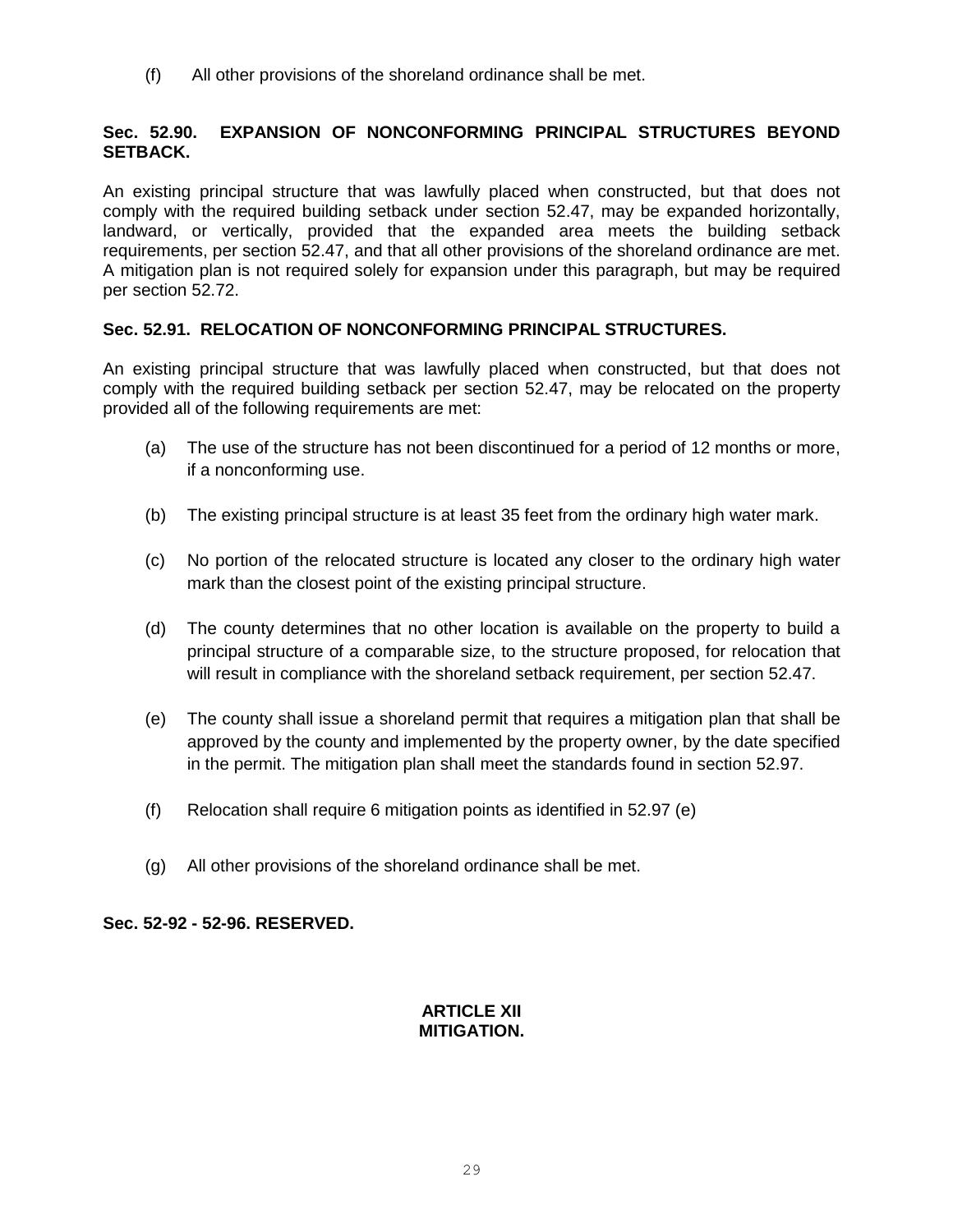**Sec. 52.97. MITIGATION PLAN.**

Per section 52.69, a mitigation plan shall be required to increase the amount of allowable impervious surface on a parcel or lot, and for the lateral expansion, to a maximum of 200 square feet of a non-conforming principal structure, identified in 52.89, or the relocation of a nonconforming principal structure identified in 52.91. Where a mitigation plan is required by this chapter, the following shall apply:

- (a) Mitigation plans must be approved by the County and implemented by the property owner.
- (b) Mitigation plans shall include enforceable obligations of the property owner to establish and/or maintain measures that the County determines adequate to offset the impacts of the proposal on water quality, near shore aquatic habitat, upland wildlife habitat, natural scenic beauty, and the view from the water.
- (c) The measures contained within the mitigation plan shall be proportional to the amount and impacts of the proposal being permitted.
- (d) The obligations of the property owner under the mitigation plan shall be evidenced by an instrument recorded in the Register of Deeds office.
- (e) Mitigation points are assigned as follows:
	- (1) Code compliant POWTS: 1 pt.
	- (2) Properly abandon old, unused well: 1 pt.
	- (3) Fifteen (15) foot code compliant shoreline vegetation buffer: 2 pts.
	- (4) Additional ten feet of shoreline buffer: 1 pt. per. ten (10) feet of buffer depth.
	- (5) Voluntary reduction in 35 foot shoreland vegetation viewing corridor: 1 pt. per five feet reduced.
	- (6) No increase in impervious surface or stormwater runoff: 1 pt.
	- (7) Reduction in impervious surface: 2 pts. per five percent reduced.
	- (8) Removal of regulated nonconforming structures: 2 pts. per structure, which violates the water setback; 1 pt. per structure, which violates other code provisions.
	- (9) Relocation of principal structure, or replacement, to most code compliant location relative to water setback: 1 pt. for every ten (10) feet further from the water.
	- (10) Reduction of height of principal structure: 1 pt. per five feet reduced.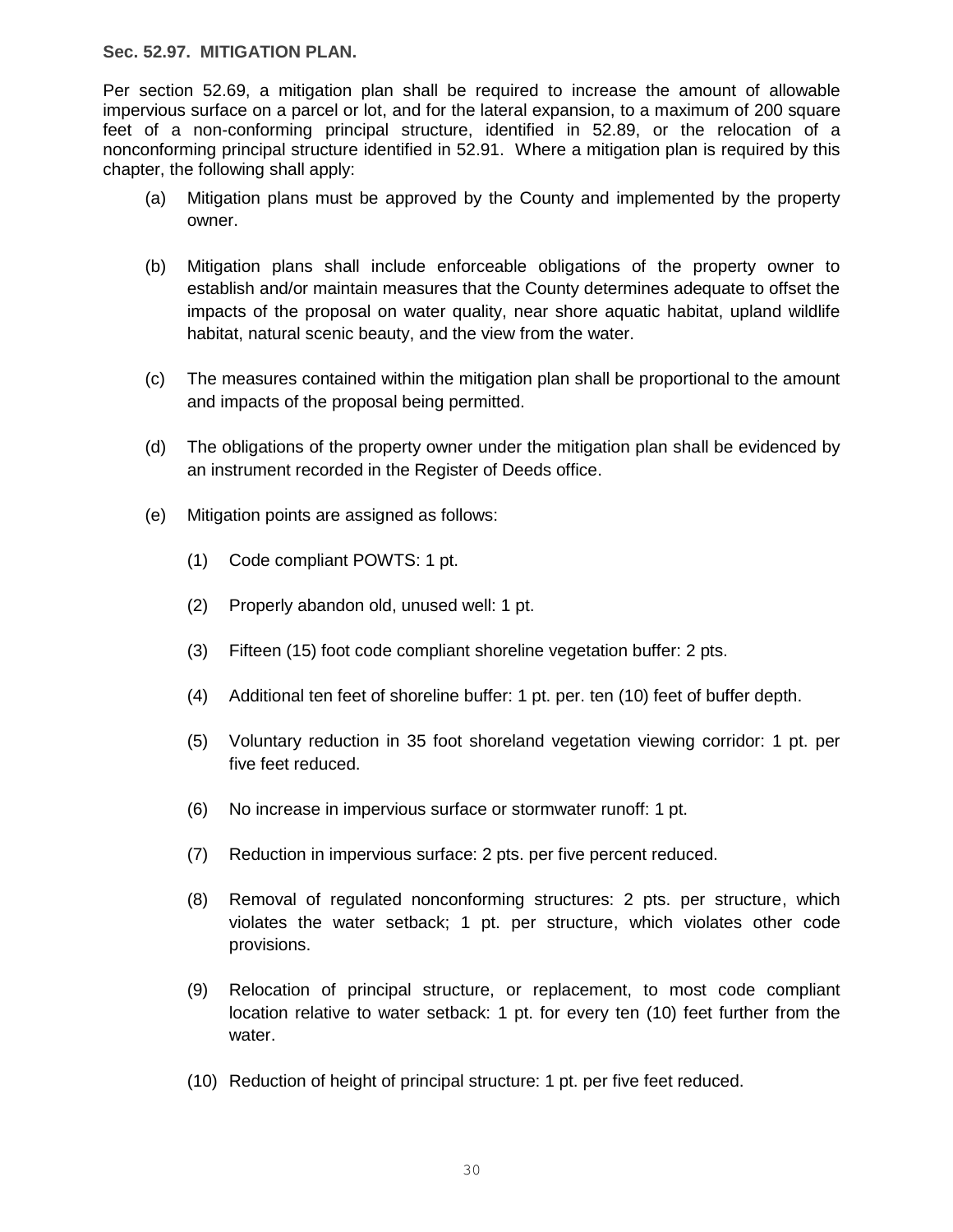(11) No new outdoor flood lighting: 1 pt.

#### **Sec. 52-98 - 52-102. RESERVED.**

### **ARTICLE XIII ADMINISTRATIVE PROVISIONS.**

**Sec. 52-103. PLANNING, ZONING AND FARMLAND PRESERVATION COMMITTEE.** The Planning, Zoning and Farmland Preservation Committee, created by the County Board of Supervisors, shall be the designated County Zoning Agency pursuant to Wis. Stats. § 59.69, 59.692(3) and 236.02(3).

- (a) The Planning, Zoning and Farmland Preservation Committee shall adopt and follow any governing rules of procedure as specified in Wis. Stats. § 59.69(2), and shall comply with the Wisconsin Open Meeting Law as specified in Wis. Stats. §§ 19.81 through 19.98.
- (b) Duties and powers. In administering this chapter, the duties and powers of the Planning, Zoning and Farmland Preservation Committee shall be as follows:
	- (1) Supervise the administration of this chapter.
	- (2) Exercise those duties and powers specified in Wis. Stats. § 59.69.
	- (3) Hold public hearings as required by this chapter, by the state statutes, or by its own motions.
	- (4) Submit recommendations to the County Board of Supervisors for or against proposed zoning text and map amendments.
	- (5) Issue or deny conditional use permits, and establish any conditions for such permits.
	- (6) Any other duties determined by the County Board of Supervisors.
- (c) Financial sureties.
	- (1) The Planning, Zoning and Farmland Preservation Committee may require that a performance bond or letter of credit be provided for the benefit of the County and filed with the County so as to ensure compliance with the terms of this chapter or required permit.
	- (2) Failure to provide or maintain such bond or letter of credit shall invalidate any permit.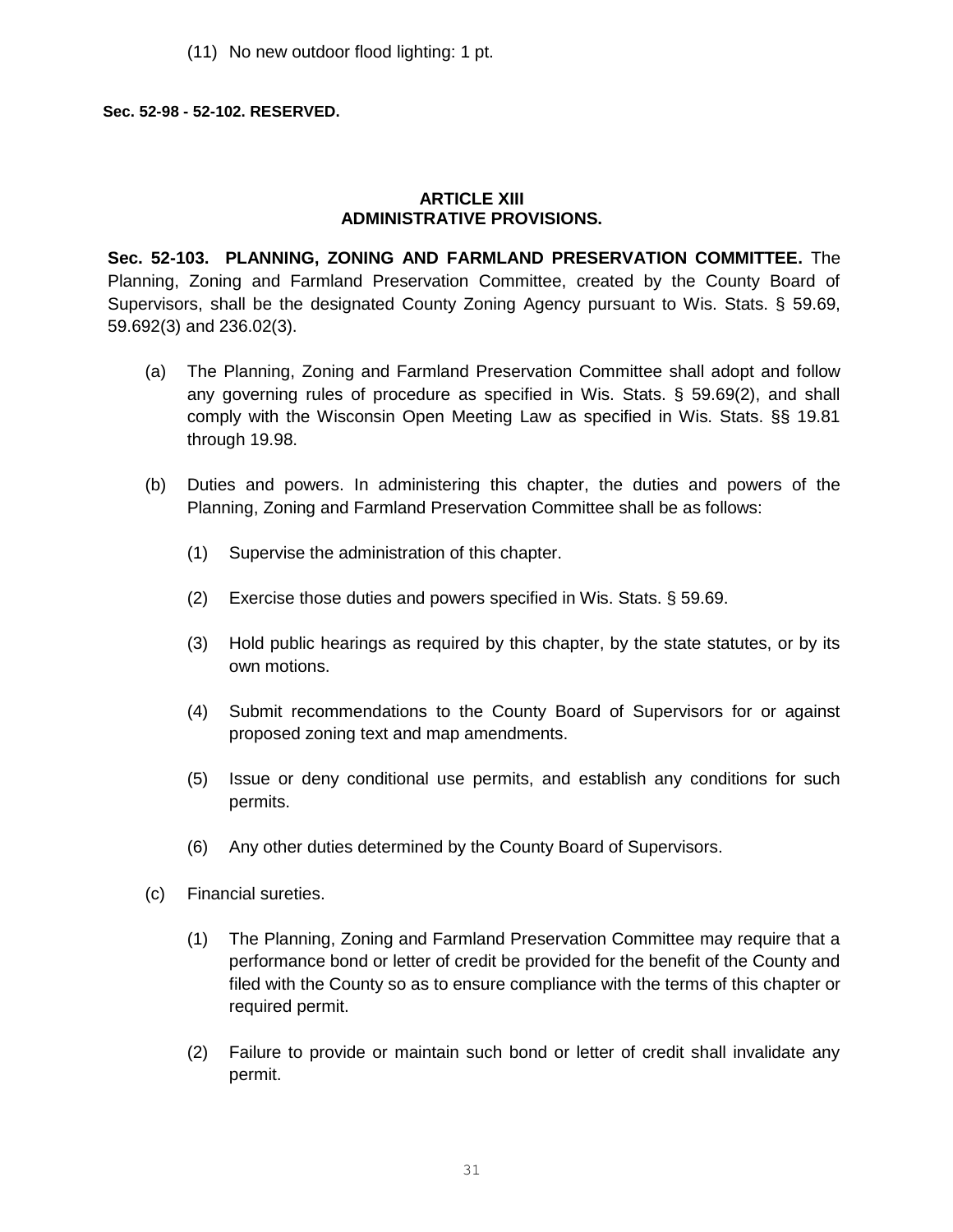- (a) Membership.
	- (1) Size and appointment. The Zoning Board of Adjustment shall consist of five members and two alternate members, all appointed by the county administrator, and affirmed by the County Board of Supervisors.
	- (2) **E**ligibility. Members of the Zoning Board of Adjustment shall reside in the unincorporated areas of the county. No two members of the Zoning Board of Adjustment shall reside in the same town. Preference shall be given to members who reside in a town, which has adopted County zoning.
	- (3) Terms of office. The term of office shall be three years. However, these terms of office shall be staggered such that no more than two member's terms of office are expired in any one year. Each term shall begin July 1.
	- (4) Officers. The Zoning Board of Adjustment shall choose its own chairperson, vice-chairperson and recording secretary.
	- (5) Removal. Members may be removed by the chairperson of the County Board of Supervisors, for cause, upon written charges. Cause may include excessive absenteeism.
- (b) Operation and rules.
	- (1) Adoption. The Zoning Board of Adjustment shall adopt rules for the conduct of its business, which shall be in accordance with the provisions of this chapter and Wis. Stats. § 59.69.
	- (2) Call to meetings. The Zoning Board of Adjustment shall meet at the call of the chair, and at such other time as the Zoning Board of Adjustment may determine, at a fixed time and place.
	- (3) Open meetings. All meetings of the Zoning Board of Adjustment shall be open to the public, unless authorized by state law.
	- (4) Minutes. The Zoning Board of Adjustment shall keep minutes of its proceedings showing the vote of each member upon each question or if absent or failing to vote, indicating such fact, and shall keep records of its examination and other official actions, all of which shall be public record.
	- (5) Assistance. In the case of all appeals, the Zoning Board of Adjustment may call upon the Planning, Zoning and Farmland Preservation Committee for all information pertinent to the decision appealed from.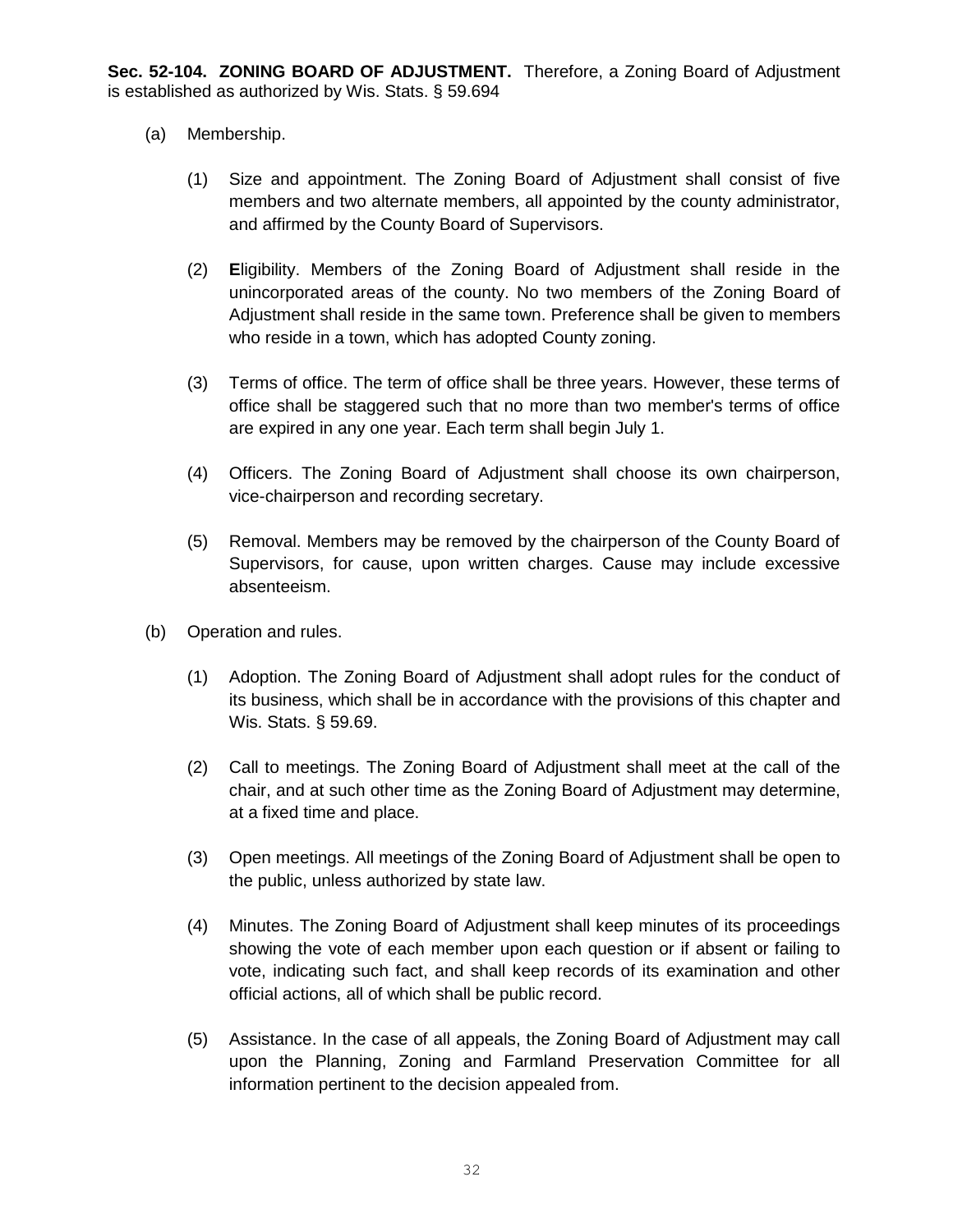- (6) Quorum. The quorum for any meeting shall consist of three members.
- (7) Oaths. The chair may administer oaths and compel the attendance of witnesses.
- (c) Powers. The Zoning Board of Adjustment shall have the following powers:
	- (1) Appeals. Unless restricted elsewhere in this Code, to hear and decide appeals, pursuant to Wis. Stats. § 59.69, where it is alleged there is error in any order, requirement, decision or determination made by the Code Administrator or the Planning, Zoning and Farmland Preservation Committee. In exercising the above mentioned powers, the Zoning Board of Adjustment may reverse or affirm, wholly or partly, or may modify the order, requirement, decision or determination, which is the subject of the appeal and to that end, shall have all the powers of the committee or officer from whom the appeal is taken.
	- (2) Variances. To hear and authorize, upon appeal, in specific cases such variance from the terms of this chapter, as will not be contrary to the public interest, where, owing to special conditions, a literal enforcement of the provisions of this chapter will result in unnecessary hardship, and so that the spirit of this chapter shall be observed and substantial justice done. Such variance shall not have the effect of permitting in any district a use that is prohibited in that district.
	- (3) To grant variances for renewable energy facilities as provided in Wis. Stats. § 59.69(7)(d).

### **Sec. 52-105. ADMINISTRATIVE STAFF**

- (a) Planning, Zoning and Land Information Department Director. In administering this chapter, the Planning, Zoning and Land Information Director shall possess the following duties and powers:
	- (1) Oversee the Code Administrator in carrying out the assigned responsibilities of this chapter.
	- (2) Make necessary studies relevant to deliberations regarding conditional use permits, as directed by the Planning, Zoning and Farmland Preservation Committee.
	- (3) Recommend to the Planning, Zoning and Farmland Preservation Committee amendments necessary to make this chapter more effective.
	- (4) Aid in the granting of waivers where this chapter gives specific authority for such waivers.
	- (5) Any other duties assigned by the Planning, Zoning and Farmland Preservation Committee.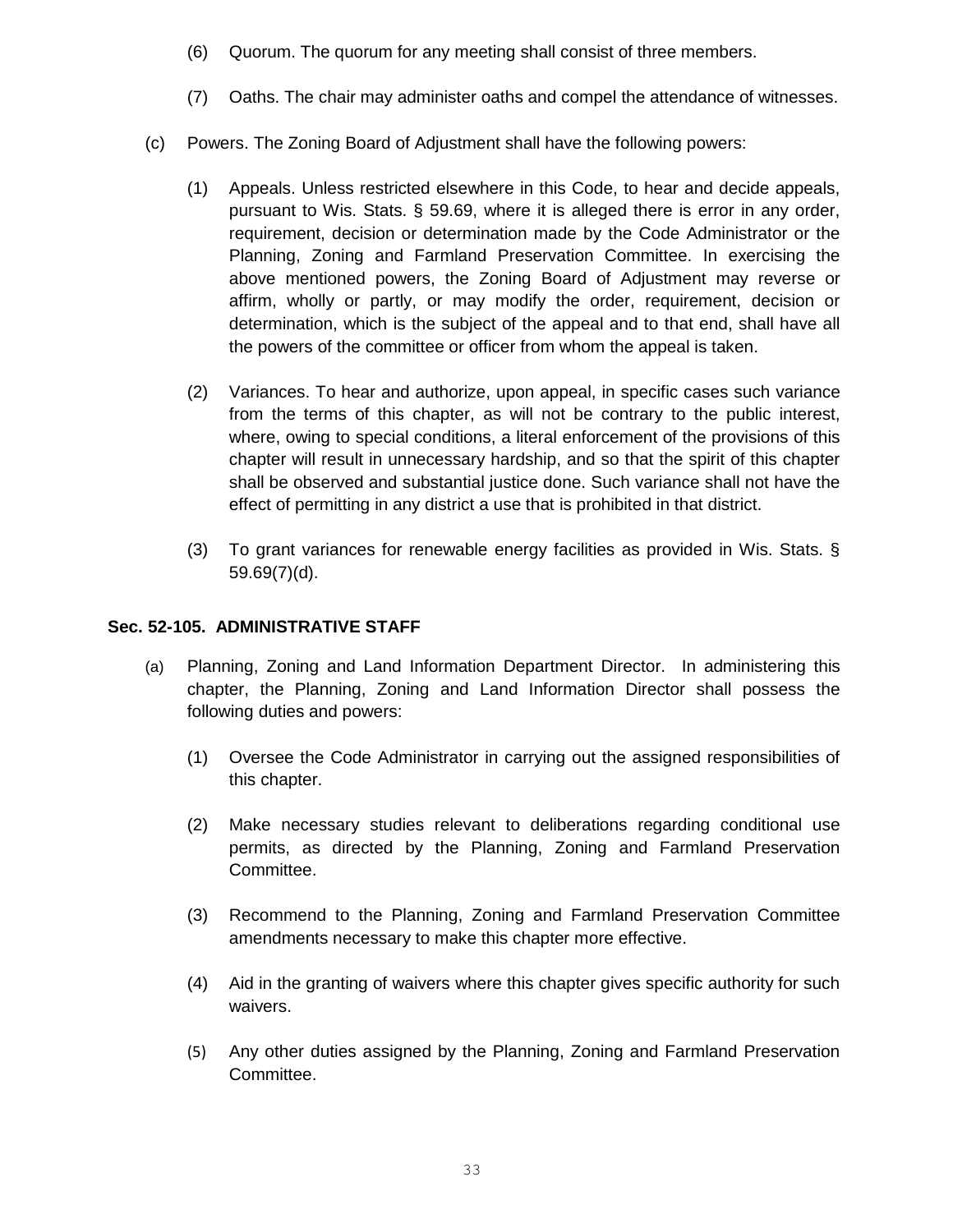- (b) Code Administrator. The Code Administrator shall possess the following duties and powers:
	- (1) Administer and enforce this chapter as the authorized representative of the Planning, Zoning and Farmland Preservation Committee.
	- (2) Provide to the public the necessary permit application and other forms relevant to this chapter. Assist the public in preparing applications and forms as necessary.
	- (3) Conduct all necessary on-site inspections and investigations of structures, lands, waters and uses to certify compliance with this chapter.
	- (4) Issue or deny shoreland zoning permits.
	- (5) Suspend or revoke shoreland zoning permits and/or issue cease and desist orders upon non-compliance with the terms of the permit and/or this chapter.
	- (6) Issue, deny, or revoke certificates of compliance.
	- (7) Investigate alleged zoning violations and give notice of all violations of this chapter to the owner, resident, agent or occupant of the premises.
	- (8) Report uncorrected violations to the County Corporation Counsel and assist the Corporation Counsel in initiating enforcement proceedings. Issue citations as necessary.
	- (9) Gain entry to premises, buildings and structures during reasonable hours for the purpose of investigating applications for permit and for the purpose of determining compliance with this chapter or with any issued permit. If entry is refused after presentation of proper identification, a special inspection warrant may be procured in accordance with Wis. Stats. § 66.0119(1) and (2).
	- (10) Record all shoreland zoning permits issued, inspections made, work approved, and all other official actions.
	- (11) Provide technical and clerical assistance during hearings conducted by the Zoning Board of Adjustment or the Planning, Zoning and Farmland Preservation Committee, as needed.
	- (12) Grant waivers where this chapter gives specific authority for such waivers.
	- (13) Any other duties assigned by the Planning, Zoning and Farmland Preservation Committee or the Planning, Zoning and Land Information Director.

### **Sec. 52-106. PERMITS**

Shoreland Zoning Permits.

(a) Shoreland Zoning Permits issued under this chapter shall also include a review of the floodplain and general zoning provisions of the Calumet County Code, where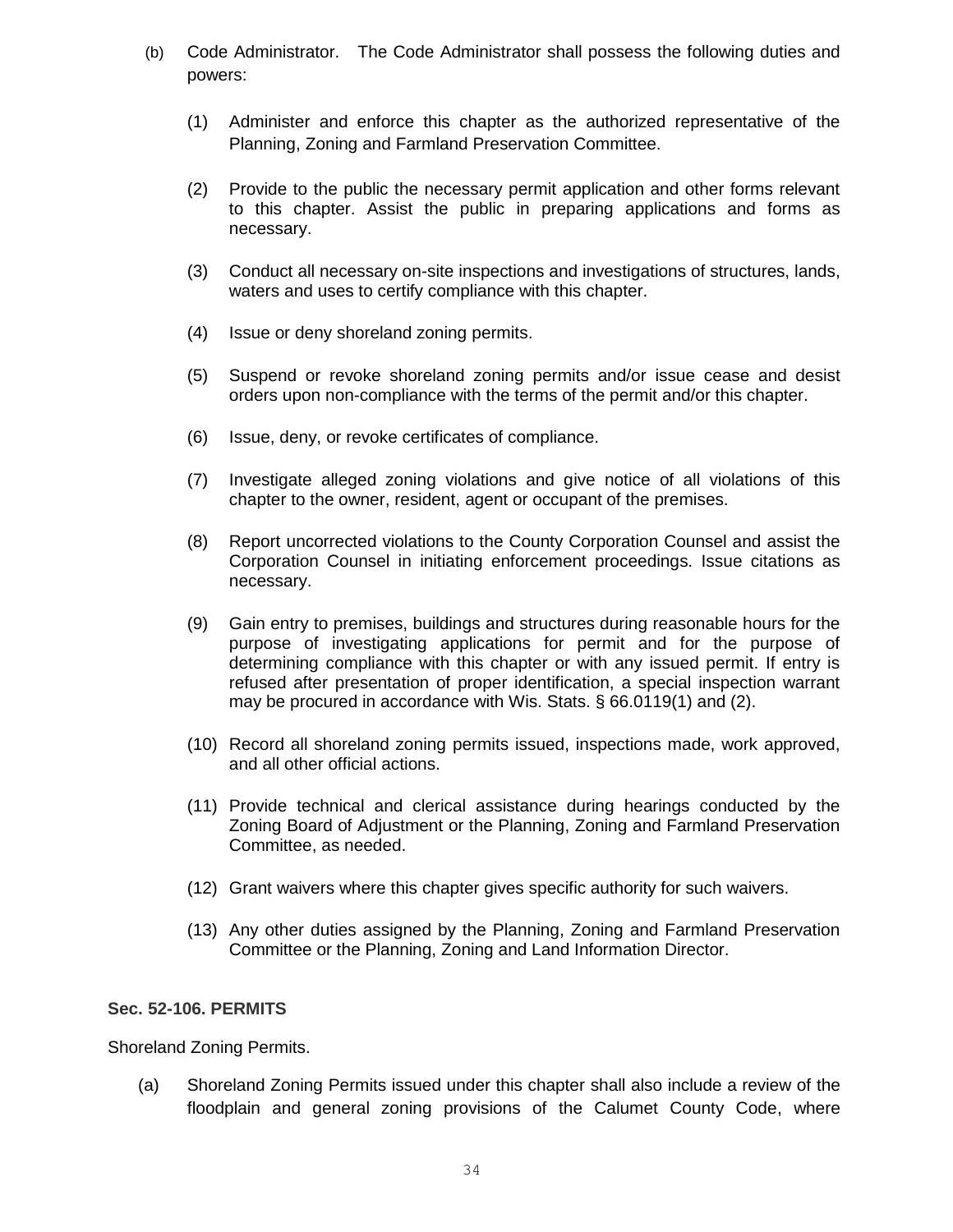applicable. Shoreland Zoning permits shall certify that any such use, structure, or site complies with the provision of this chapter, and shall be required in the following instances, unless specifically exempted by this chapter:

- (1) Construction, reconstruction, location, relocation, erection, extension, enlargement, conversion, or structural alteration of any building, structure, or part thereof.
- (2) Establishment of any accessory or principal use, except uses permitted as conditional uses.
- (3) Filling or grading of land if required by section 52.62.
- (4) A shoreland zoning permit shall not be required for structures and activities waterward of the ordinary high watermark, which have minimal land use impacts, such as the establishment of bulkhead lines; placement of sand blankets, fish cribs, shore protection (rip rap), stream fords, and private boat landings for the personal use of the riparian owner; waterfowl management practices; weed cutting; construction of small private wharfs or private piers for the personal use of the riparian owner; dredging and waterway enlargements; stream straightening; and placement of individual mooring buoys.
- (5) Emergency permitting. Any structure destroyed by a natural disaster during a disaster declared a disaster by the Governor of Wisconsin, need not secure a permit for replacement or repair, provided the Code Administrator inspects the structure to document the condition of the structure and verify it was destroyed by the natural disaster. In no case shall an illegal structure be allowed to be reconstructed under this provision.
- (b) Application requirements. An application for a shoreland zoning permit shall be submitted to the Code Administrator on forms furnished by the Planning, Zoning and Land Information Department and shall include the following information:
	- (1) Name and address of the property owner.
	- (2) Signature of the property owner or agent.
	- (3) Location ID number, deed, legal description or other identifier of the subject property.
	- (4) An accurate site plan, drawn at a scale, which produces a clearly legible drawing, showing the following:
		- A. Boundaries, dimensions, and areas of the subject site.
		- B. The spatial relationship of the subject site to abutting public roads and right-of-ways, private roads, easements, and navigable waters.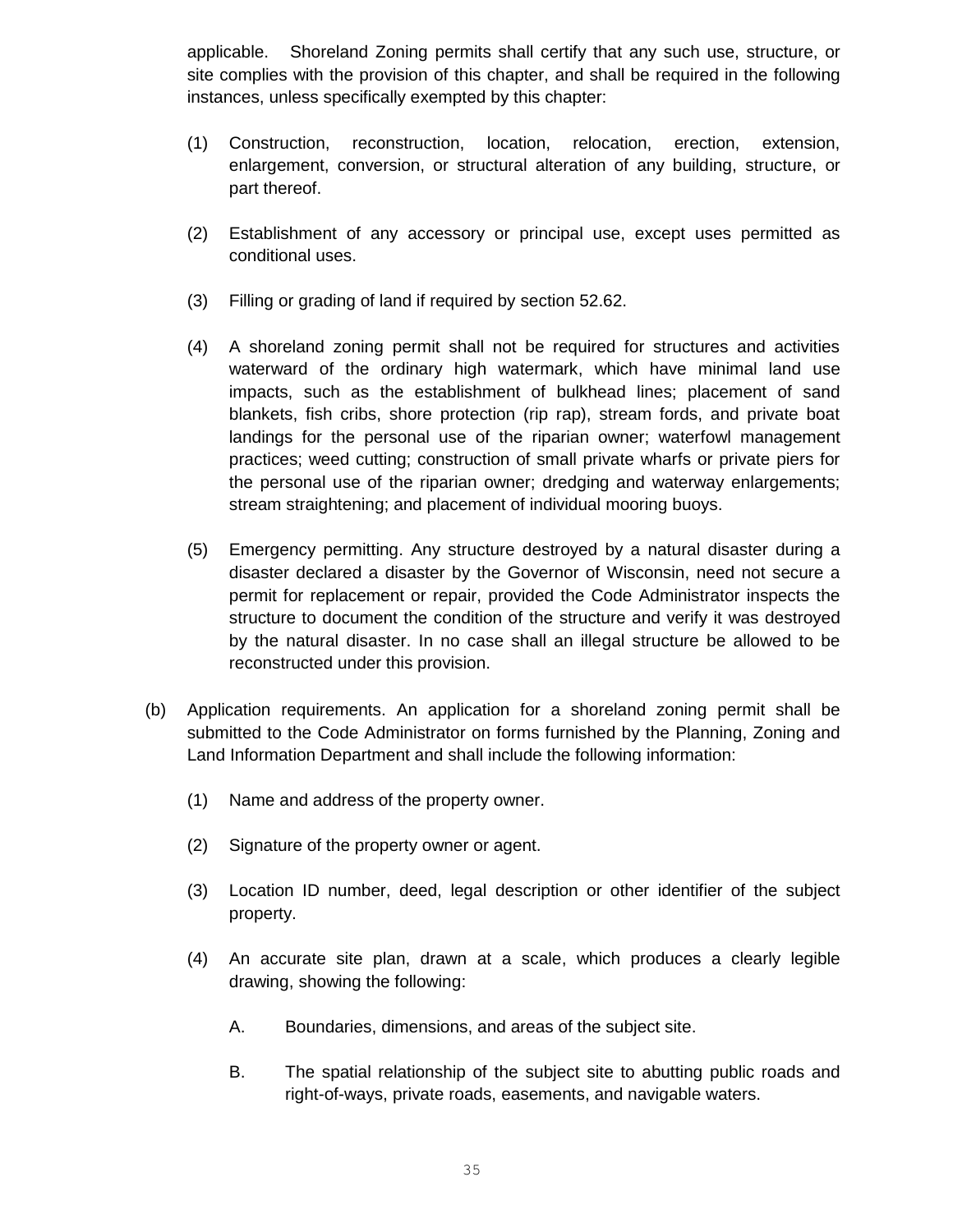- C. The location and dimensions of any existing or proposed structures, or additions, and their relationship to abutting public roads and right-ofways, private roads, property lines, proposed and existing wells (whether in use or abandoned) and sanitary waste disposal systems, ordinary high watermark of navigable waters, and any known sinkholes or depressions on the land.
- D. Location of proposed or existing road access points, parking and loading areas, and driveways.
- E. Building plans including all floor plans and at least two elevation views. The plan shall include any proposed decks or other structures necessary to exit doors or fire escapes, and, any other appurtenances, structures or buildings to be located on the property during construction for which a permit is required.
- F. Additional information as may be required on the application or by the Code Administrator in order to determine the full compliance with the requirements of this chapter.
- (5) Satisfactory evidence that a safe and adequate supply of water and approved sewage disposal facilities will be provided in accordance with the requirements of the County sanitary ordinance.
- (6) Complete application. No application shall be accepted by the Code Administrator, until deemed complete as judged by the Code Administrator, and until the application is signed and all fees established have been paid in full.
- (7) Permit issuance or denial. Upon the Code Administrator's determination that the proposed use or structure complies with the provisions of this chapter, a shoreland zoning permit shall be issued. The permit shall authorize the applicant to proceed subject to all provisions of the chapter and any conditions to the permit. An application for a use or structure not in conformity with the provisions of this chapter shall be denied a shoreland zoning permit, and the reasons for denial shall be stated. In the event the permit is denied, the application fee will not be refunded.
- (8) The County reserves the right to withhold issuing a permit until compliance has been determined with other applicable chapters of this Code.
- (9) Expiration. Except as subsection (e), applies, shoreland zoning permits shall expire 24 months from the date of issuance.
- (10) Renewal. If construction has commenced prior to the expiration of a shoreland zoning permit, but is not completed prior to such expiration, a 12-month renewal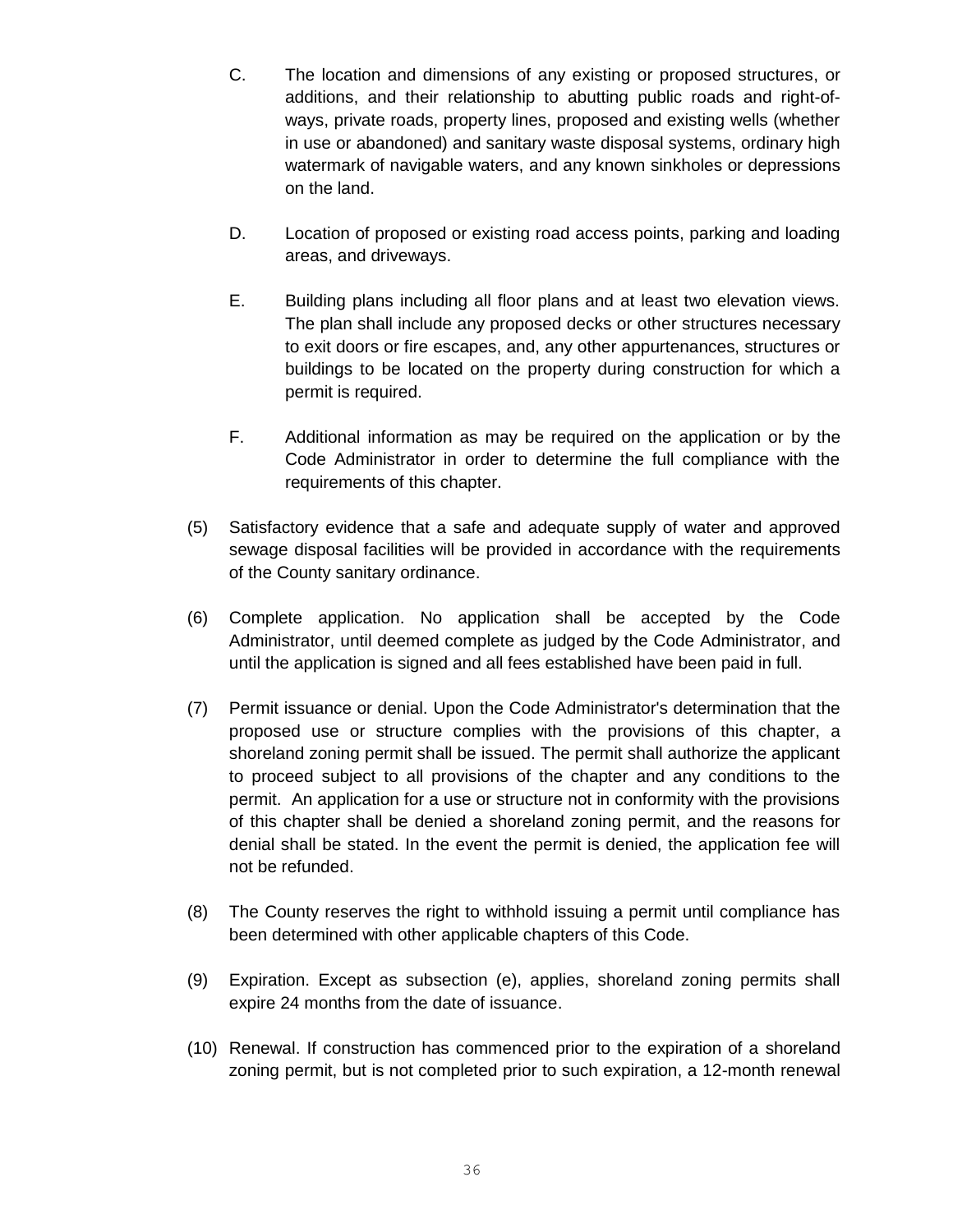of the permit shall be issued by the Code Administrator upon submittal of a renewal application, required application items and fee.

(11) Termination. If a use or structure does not comply with the issued shoreland zoning permit or this chapter, the permit shall be terminated by the Code Administrator. If a use permitted by a shoreland zoning permit ceases for a period of more than 18 months, the permit shall terminate, and all future activity shall require a new shoreland zoning permit.

## **Sec. 52-107. VARIANCES**

A landowner, or their agent, may petition for a variance from the requirements of this chapter. However, a variance from the terms of this chapter shall not be given unless the items identified in subsection (3), have been proven. The burden of proof shall be the responsibility of the petitioner.

- (a) A petition for a variance shall be filed by the property owner, or the owner's agent, on forms furnished by the Planning, Zoning and Land Information Department. Such petition shall include the following:
	- (1) Name and address of the property owner and petitioner, if different.
	- (2) Signature of petitioner.
	- (3) Location of property involved in the petition.
	- (4) Proposed use or structure in question, including a site plan showing the preferred arrangement for which the variance is sought.
	- (5) Section(s) of this chapter from which a variance is requested.
	- (6) Details as to the narrowness, shallowness, shape, topography or other characteristics of the land or the physical conditions applying to the building, structure, use or intended use, which make it not merely inconvenient, but extremely difficult if not impossible, to comply with the provisions of this chapter.
	- (7) A statement that the conditions detailed above are unique to this property and do not generally exist on other properties in the same zoning district.
	- (8) A statement that the unnecessary hardship was not caused by the applicant nor by any persons still having an interest in the property.
	- (9) A petition for a variance shall be accompanied by a fee established by the Planning, Zoning and Farmland Preservation Committee. All fees are nonrefundable.
	- (10) Other information as requested by the Code Administrator.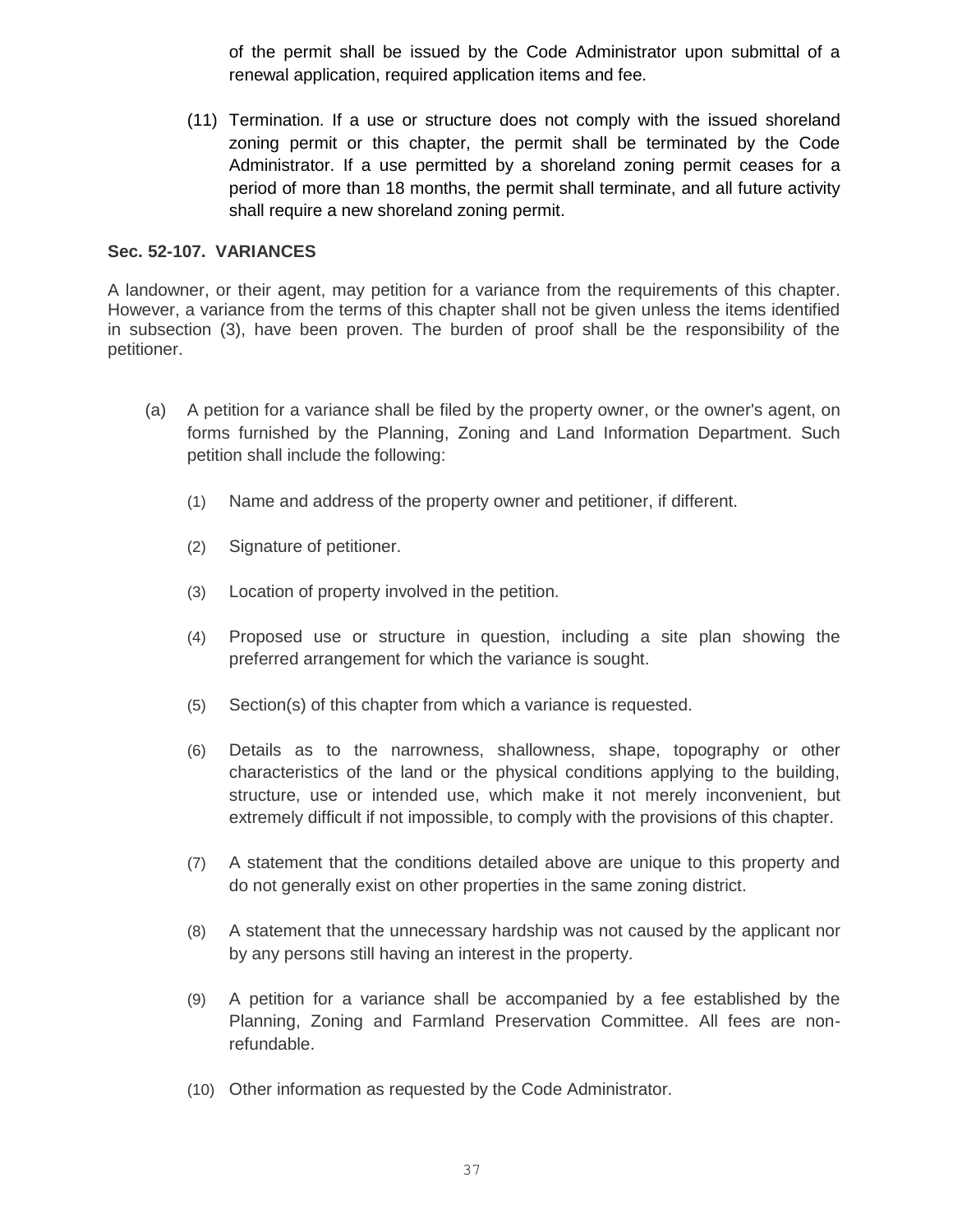- (b) Processing Variance Applications.
	- (1) Public hearing*.* The Zoning Board of Adjustment shall hold a public hearing in accordance with Wis. Stats. § 59.69. At the hearing, any party may appear in person or by agent or by attorney.
	- (2) Written notice shall be provided to the Department at least 10 days prior to any hearing on a proposed variance, special exception or conditional use permit, appeal for a map or text interpretation, map or text amendment, and copies of all proposed land divisions submitted to the county for review under section 52.41.
	- (3) Decision*.* Within a reasonable time, the Zoning Board of Adjustment shall render a decision to either grant or deny the request for variance.
	- (4) A variance granted shall be the minimum to permit a use of the property and may contain conditions or guarantees attached thereto by the Zoning Board of Adjustment. Unless a permit has been issued, such variance shall expire within one year of the written date of the decision to grant the variance.
	- (5) A variance denied shall be accompanied by the reasons for denial.
- (c) Standards for variance. The Zoning Board of Adjustment shall consider the following standards for granting a variance. The burden of proof at all times remains with the applicant to establish that the requested variance meets the following standards:
	- (1) Unnecessary hardship*.* That there are present actual physical conditions applying to the parcel, building, structure, use or intended use on that parcel, which are creating the unnecessary hardship in the application of this chapter, as distinguished from a mere inconvenience to the owner if the strict letter of the regulations are required.
	- *(2)* Unique Property Limitation. That the conditions described are unique or unusual circumstances applying only to the property under consideration and are not of general or recurrent nature elsewhere in the same zoning district.
	- (3) *Conditions not self-created.* That the condition creating the hardship or difficulty was not self-created.
	- (4) Public interest*.* That in granting the variance there will not be contrary to the spirit and intent of this ordinance as identified in section 52-4.
	- (5) Effect on uses*.* No variance shall have the effect of allowing in any district a use not permitted in that district.